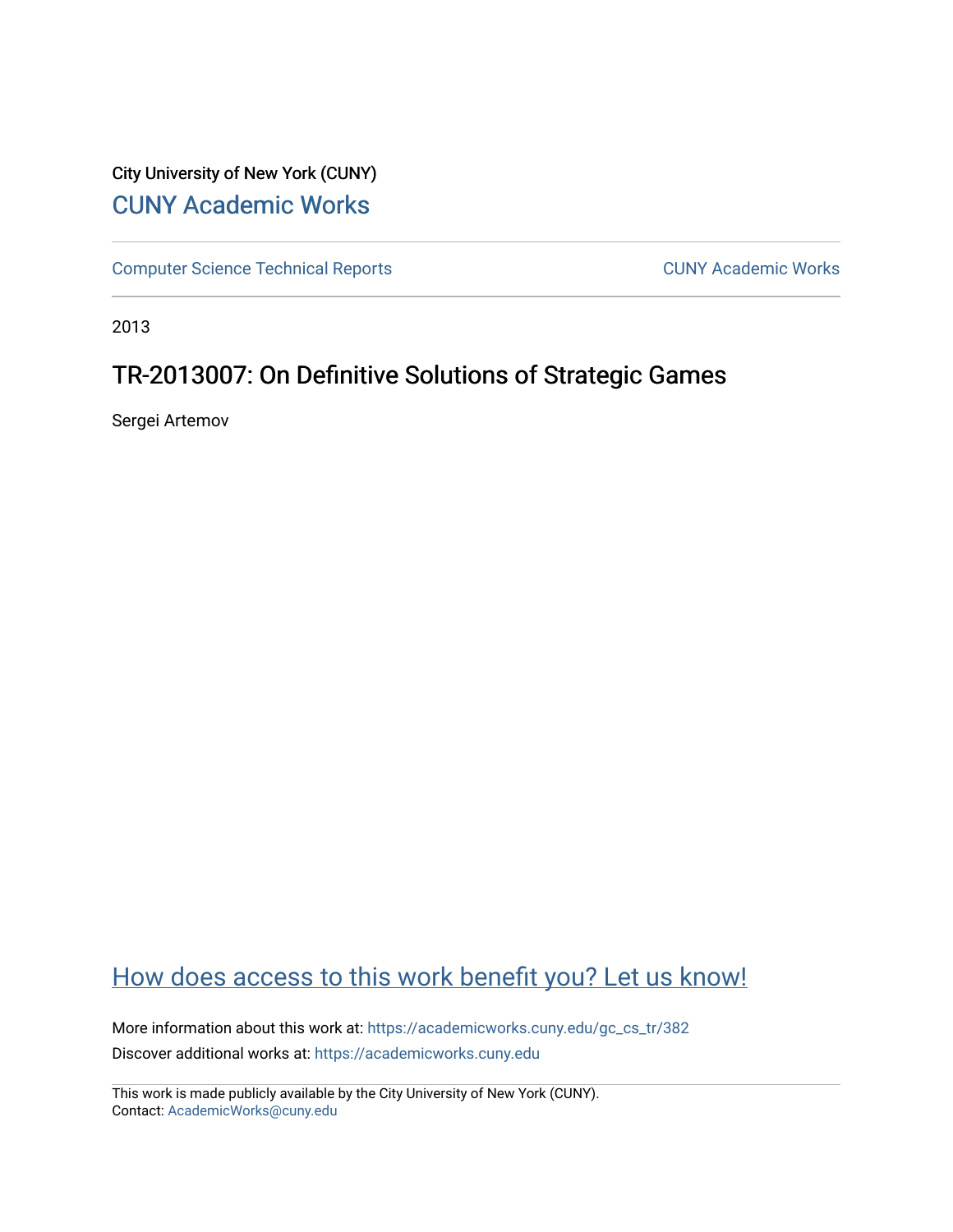# On definitive solutions of strategic games

Sergei Artemov

The CUNY Graduate Center 365 Fifth Avenue, rm. 4319 New York City, NY 10016, USA sartemov@gc.cuny.edu

June 23, 2013

#### Abstract

In his dissertation of 1950, Nash based his concept of the solution to a game on the assumption that "a rational prediction should be unique, that the players should be able to deduce and make use of it." We study when such definitive solutions exist for strategic games with ordinal payoffs. We offer a new, syntactic approach: instead of reasoning about the specific model of a game, we deduce properties of interest directly from the description of the game itself. This captures Nash's deductive assumptions and helps to bridge a well-known gap between syntactic game descriptions and specific models which could require unwarranted additional epistemic assumptions, e.g., common knowledge of a model.

We show that games without Nash equilibria do not have definitive solutions under any notion of rationality, but each Nash equilibrium can be a definitive solution for an appropriate refinement of Aumann rationality. With respect to Aumann rationality itself, games with multiple Nash equilibria cannot have definitive solutions. Some games with a unique Nash equilibrium have definitive solutions, others don't, and the criteria for a definitive solution is provided by the iterated deletion of strictly dominated strategies.

## 1 Introduction

Some classical strategic games have definitive solutions which follow logically from the game description and plausible principles of knowledge and rationality. Here is a quote from Nash's dissertation [17] which raises the issue of a deductive approach to solving games:

We proceed by investigating the question: what would be a rational prediction of the behavior to be expected of rational/ly playing the game in question? By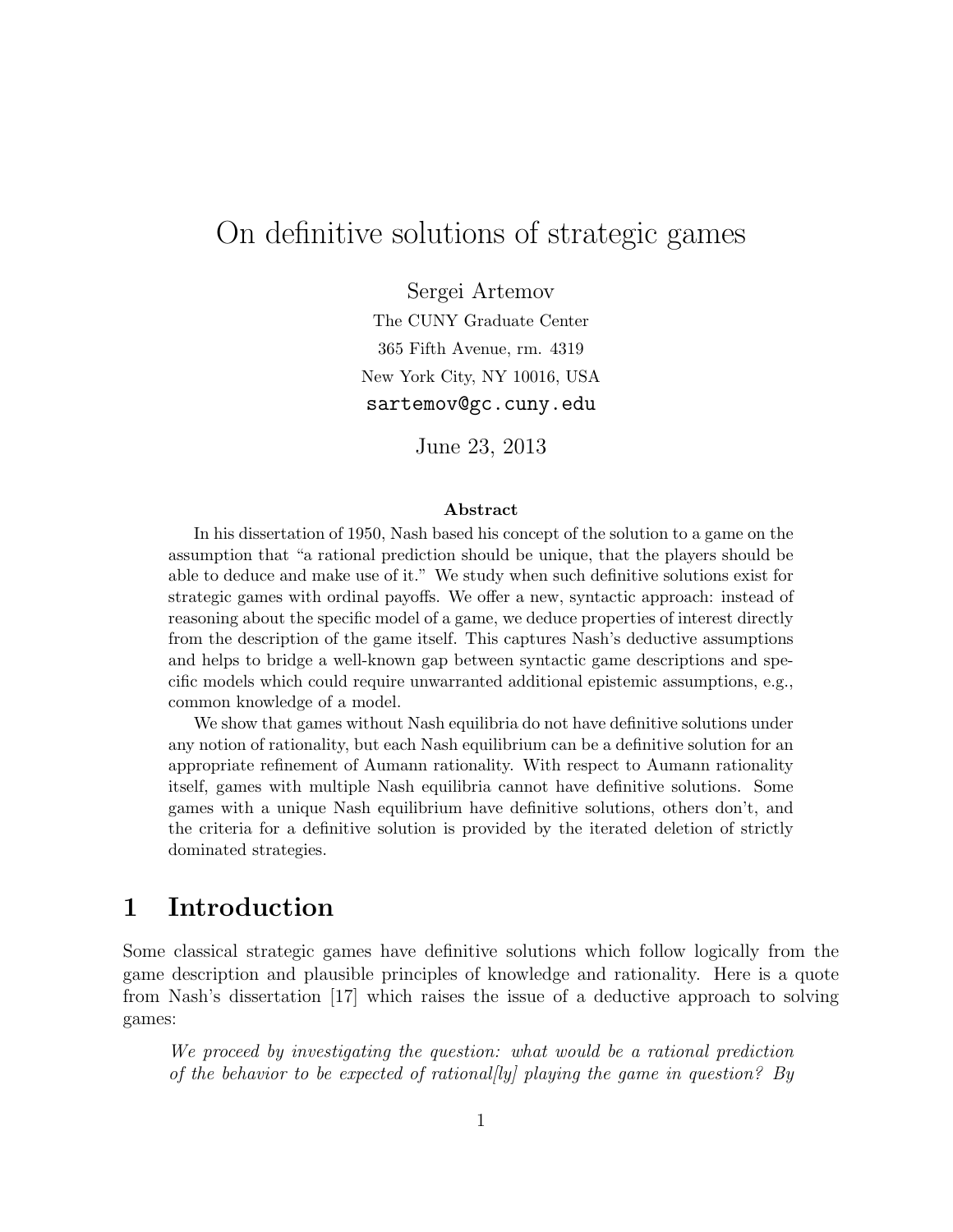using the principles that a rational prediction should be unique, that the players should be able to deduce and make use of it,  $\left[ \ldots \right]$  one is led to the concept of a solution  $[\ldots]$ .

Another quote from [17] explains this issue even further:

[. . .] we need to assume the players know the full structure of the game in order to be able to deduce the prediction for themselves.

Some game theorists consider the aforementioned assumption, that the player can deduce the strategies of other players, as rarely met. Perhaps the following quote from Pearce [19] represents this skepticism fairly:

The rules of a game and its numerical data are seldom sufficient for logical deduction alone to single out a unique choice of strategy for each player. To do so one requires either richer information [. . .] or bolder assumptions about how players choose strategies.

Foundations of Nash's approach have been widely studied from probabilistic positions, and it is not feasible to provide a representative survey of the corresponding literature within the limits of this paper; we mention [8, 10, 19], just to name few. There has also been a vast body of epistemic logic studies in the foundations of Game Theory, cf. [12, 23] for some recent surveys.

In this paper, we offer a logical analysis of Nash's assumption that the player can deduce the strategies of others. This concept is of the deductive logical character which is represented by the notion of a *definitive solution* of a game as a strategy profile s such that it logically follows from the game description, including the epistemic and rationality assumptions, that each player plays s. Here "logically follows" can be understood twofold: as a logical deduction by certain rules from a set of formalized postulates, or as a logical entailment of the semantic nature on a class of models. Due to the basic soundness and completeness theorems of logic, these two approaches are theoretically equivalent and it is up to the user to choose which approach to follow.

Now dominant, the semantic approach can be traced to Aumann's seminal "Agreeing to Disagree" paper [7] and the notion of Aumann structures that model both structural and epistemic sides of games. Though flexible and convenient, this semantical approach was not quite foundationally satisfactory, first of all due to assumptions that

- 1. a given model, including possible epistemic states of players, adequately represents the game, which is normally described syntactically, and
- 2. the model itself is common knowledge for the players.

As emphatically stressed by Aumann himself (cf. [9]), this created tension between the syntactic character of the game description and model-theoretic tools of studying games.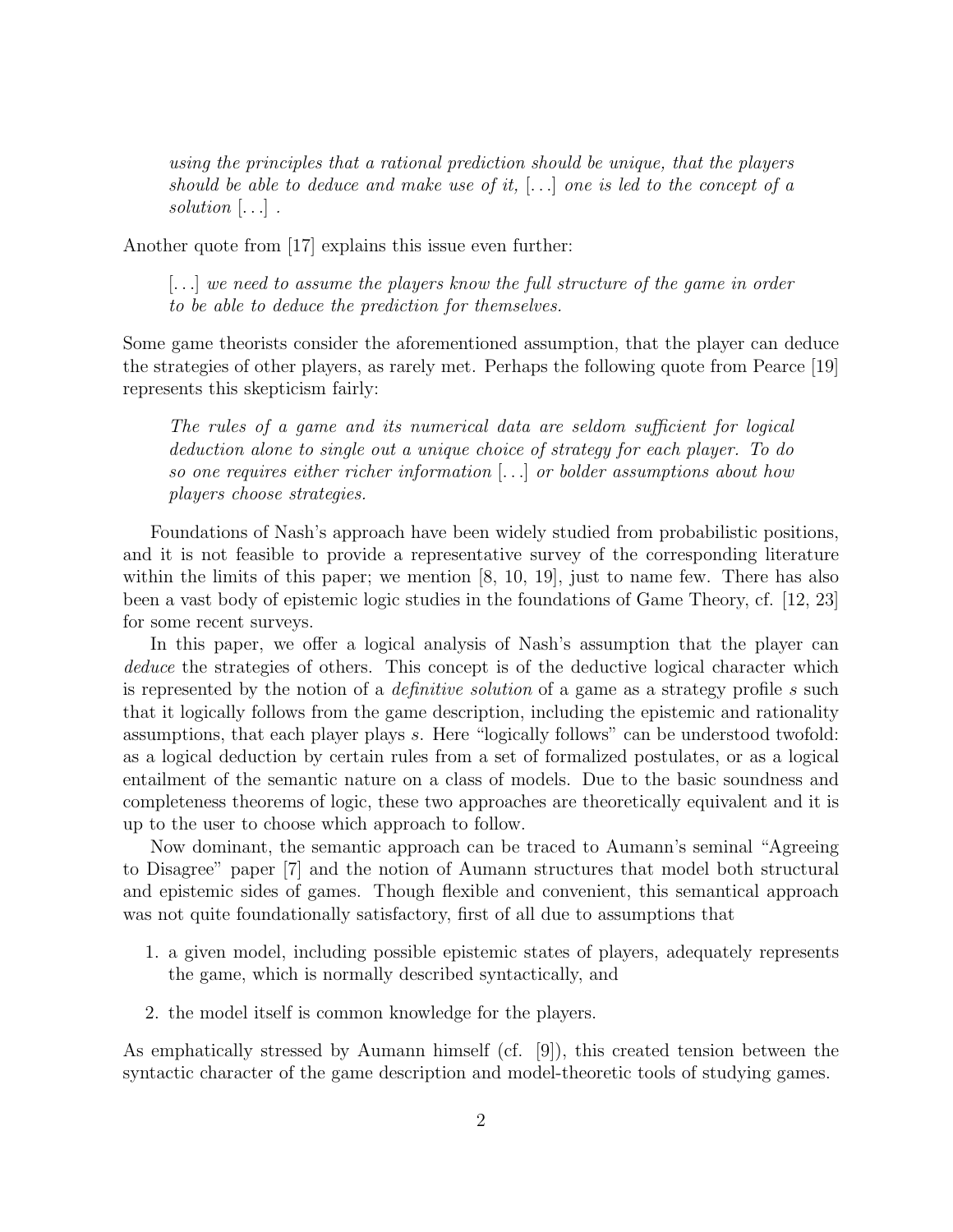It does not appear problematic to assume that the rules of the game, let us call them GAME, in plain English (or an appropriate logical-mathematical formalism), are commonly known but this yields, generally speaking, neither  $(1)$  nor  $(2)$ , since there can be many different models for a given game description<sup>1</sup>. Moreover, the standard method of producing a model of a syntactic set  $\Gamma$ , so-called canonical model construction, generally speaking, offers an infinite model not necessarily equivalent to the desired model  $M$ . So, in a general setting, when we assume  $GAME$  and then study a specific model  $M$  of  $GAME$ , we lose information: if a property F holds in  $\mathcal{M}$ , it does not necessary follow from the game description  $GAME$  and could be an artifact of the chosen model  $M$ . One way out of this predicament could be assuming  $\mathcal M$  to be the definition of the game. This, however, renders the game description implausible. Aumann in [9] writes about this alternative: Your mother won't understand if you try to say it semantically.

How serious is this threat of non-categoricity? Many simple epistemic scenarios are categorical and yield a specific model, e.g., for regular strategic games without additional semantical constraints<sup>2</sup>, the Muddy Children Puzzle, and others, the initial syntactic description is categorical and any model is equivalent (bi-similar) to the intended model. However, it is easy to offer a slight modification of the Muddy Children scenario which makes it non-categorical and the notion of the standard model meaningless. So, if we intend to consider games with general epistemic conditions, the categoricity consideration can become a serious matter.

The assumption about common knowledge of model  $\mathcal M$  does not look plausible either: epistemic scenarios in plain English can be publicly announced to a group of players which makes GAME commonly known. However, publicly announcing even a simple Aumann structure does not seem realistic<sup>3</sup>.

# 2 New format of reasoning about games

We suggest a modification of the format of reasoning about epistemic scenarios and games which retains the flexibility of the traditional model-theoretic approach and is free of its aforementioned deficiencies. The usual format of reasoning about games is

- 1. to assume the set of game rules *GAME*, including epistemic conditions given syntactically, in plain English or the usual logical-mathematical slang;
- 2. to pick a specific Aumann structure  $\mathcal A$  that corresponds to  $GAME$ , often informally;
- 3. to tacitly assume 'common knowledge of  $A'$  and not to bother about its justification (whereas a straightforward rigorous formalization of common knowledge of A requires

<sup>1</sup>This phenomenon is well known to logicians as 'non-categoricity.'

 $2$ cf. Section 7.4.

<sup>&</sup>lt;sup>3</sup>This observation does not concern so-called computer knowledge when the programmer can program specific models to each computer.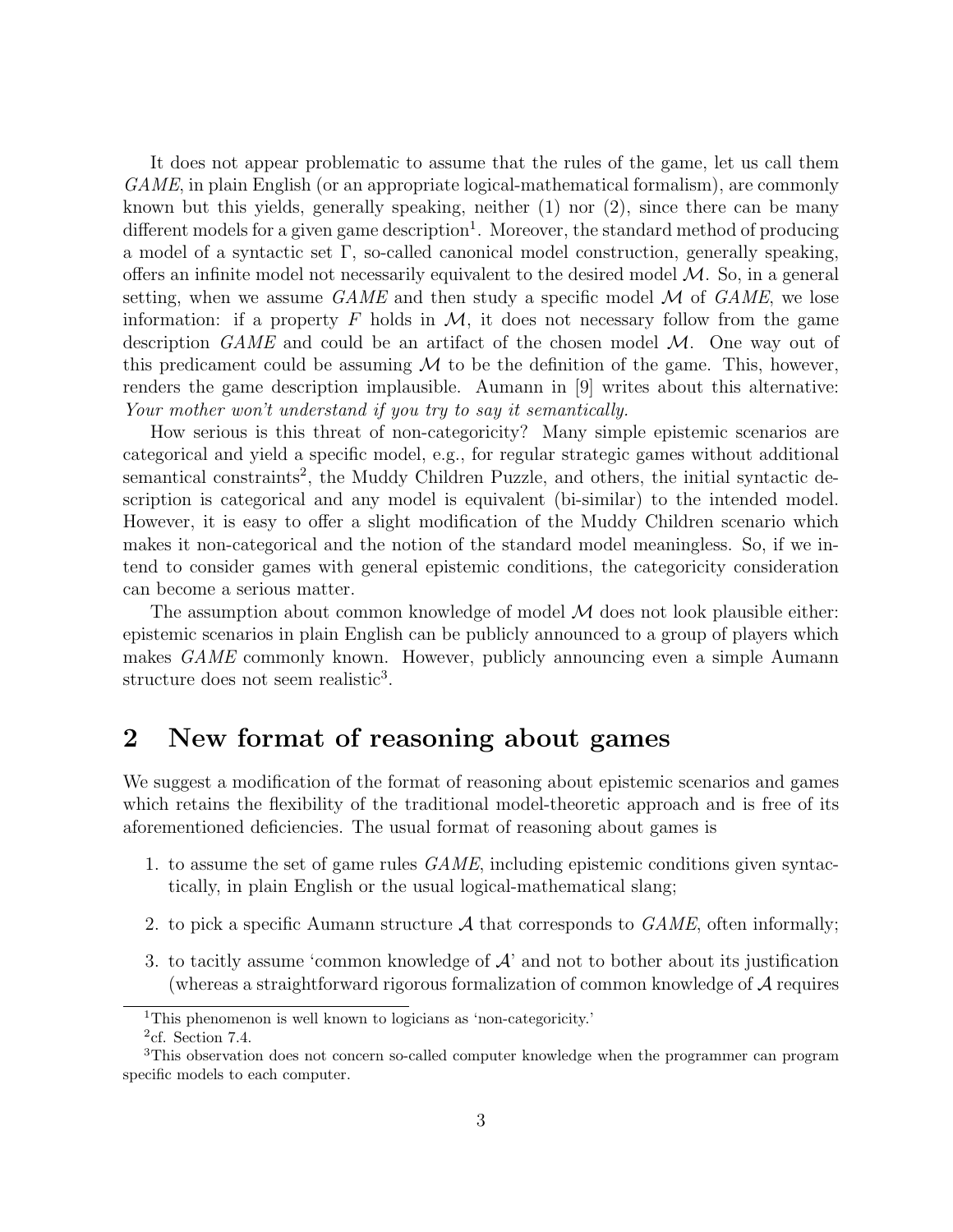tools outside  $A$ );

4. to reason about  $A$  using (3).

The deficiency of this schema is obvious. Suppose you establish a property F using  $(4)$ . Can you claim that F follows from the rules of the game? In general, no. Since  $\mathcal A$  is a model of  $GAME$ , each fact that follows from  $GAME$  holds in  $A$ , but not the other way around. It can easily happen that F holds in  $A$ , but F does not follow from *GAME*. So this schema produces results about a specific model  $A$  of  $GAME$  with an additional and difficult-tomotivate assumption of the common knowledge of  $A$ . Sometimes this schema works fine, e.g., when  $A$  is the only model of  $GAME$  (up to truth preserving bi-simulations). However, such categoricity analysis is not normally performed and it is easy to provide examples in which categoricity does not hold. If step  $(1)$  in this schema is omitted and A itself is assumed to be the definition of the game, then the categoricity objection becomes void, but the problem with common knowledge of A persists.

We suggest the following format for studying games:

- 1. Assume the set of game rules  $GAME$  as above and common knowledge of  $GAME$ . This can be arranged in the language of GAME that contains the common knowledge modality  $C$  - we just assume  $C(P)$  for each postulate P of GAME.
- 2. Logically reason from  $GAME$  directly, e.g., to establish that a fact F follows from the rules of the game. If GAME is categorical, then reasoning in a specific model is equivalent to logical reasoning in GAME.
- 3. Use specific models of GAME, if needed, to check the consistency of GAME or to establish that a certain  $F$  does not follow from  $GAME$ .

In this schema, both previous objections, possible non-categoricity of GAME, and dubious assumptions about common knowledge of  $A$ , are eliminated. The categoricity requirement is replaced by a much lighter condition: soundness of  $GAME$  in  $A$ , i.e., that all postulates of  $GAME$  hold in  $A$ . Common knowledge of  $A$  is no longer required and is replaced by the assumption of common knowledge of GAME. Additional bonuses of this approach include the possibility of utilizing logical intuition and reasoning from GAME informally in the logic of knowledge; informal reasoning using the rules of the game is often quite efficient and produces shorter proofs than rigorous model reasoning<sup>4</sup> . Another attractive feature of this approach is greater flexibility in using models  $A$  that can be chosen specifically to be counter-models for F without commitment that  $A$  is a full description of the game.

All logical reasoning in this paper can be made completely formal within a framework of multi-agent epistemic modal logic although we don't see sufficient incentive for doing so<sup>5</sup>.

<sup>4</sup>By the same token, we use rigorous yet informal reasoning to establish the Pythagorean theorem, though such a proof could be completely formalized and derived in an axiomatic geometry.

<sup>&</sup>lt;sup>5</sup>We continue our analogy with the Pythagorean theorem: one could try to formalize its proof completely only as a challenge or an exercise. A normal mathematically rigorous proof of it is not formal.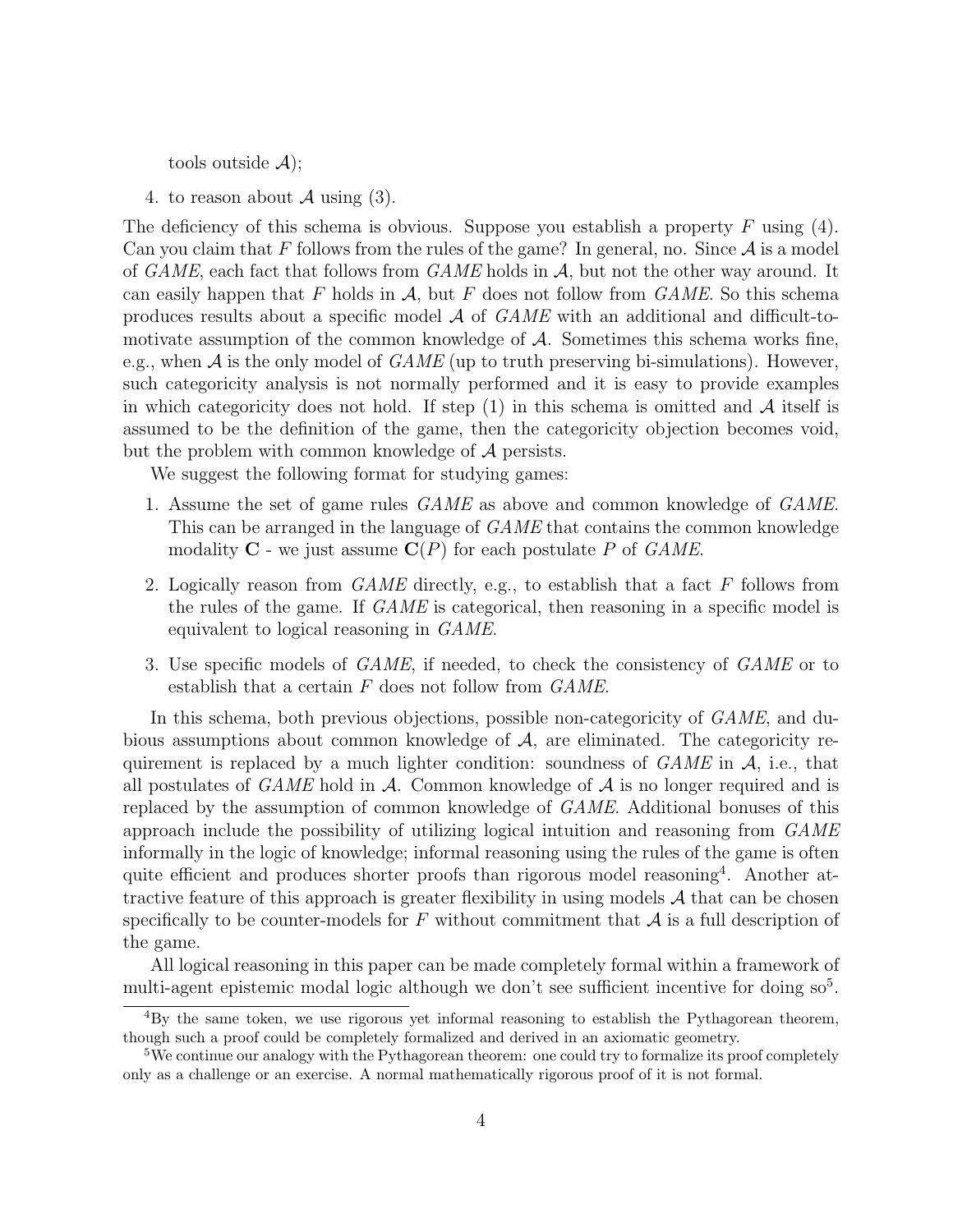We adopt the view that the reader possesses the robust intuition of epistemic reasoning and that reference to the  $S5$ -based principles of knowledge<sup>6</sup> and to common knowledge is sufficient.

### 3 Content

As a case study, we consider the class of finite strategic games with ordinal payoffs. Since, for this class of games, the concept of mixed strategies and expected payoff is not wellfounded, we have to consider pure strategies only.

We observe that games without Nash equilibria lack definitive solutions under any notion of rationality and that each Nash equilibrium can be a definitive solution for an appropriate refinement of Aumann rationality.

We show that with respect to basic Aumann rationality, all games with two or more Nash equilibria, and some games with a unique Nash equilibrium, do not have definitive solutions either.

Perhaps some of these impossibility results do not come as a surprise for an experienced game theorist. For example, Theorem 3 states that no game with more than one Nash equilibrium under normal epistemic assumptions and Aumann rationality can have a definitive solution. This corresponds to the intuition that choosing between several Nash equilibria, in addition to Aumann rationality, in Pearce's words, "requires either richer information . . . or bolder assumptions about how players choose strategies." However, there is a difference between empirically justified intuition and a rigorous proof. In computer programming, experts have no illusions that one could build a universal verifier which, for any given program  $P$  and input  $I$ , automatically decides whether  $P$  terminates on  $I$ . Turing's rigorous proof of this fact, known as the undecidability of the halting problem theorem, provided a basis for further fruitful studies of computability. If this paper is successful, this could be a step towards logical studies of consistency and impossibility in Game Theory.

Furthermore, we show that the criteria for Nash's definitive solution in strategic games with ordinal payoffs and Aumann rationality is provided not by Nash equilibria, but rather by iterated deletion of strictly dominated strategies.

This paper is an extended version of technical report [4] of 2010.

## 4 Logical presentation of strategic games

We consider strategic games with n players  $1, 2, \ldots, n$ . A strategy profile

$$
s=(s_1,s_2,\ldots,s_n)
$$

is a collection of strategies  $s_i$  for players  $i = 1, 2, \ldots, n$ . Each strategy profile s uniquely determines the *outcome* in which each move is made according to s. We assume that

<sup>6</sup> such as reflexivity and positive and negative introspection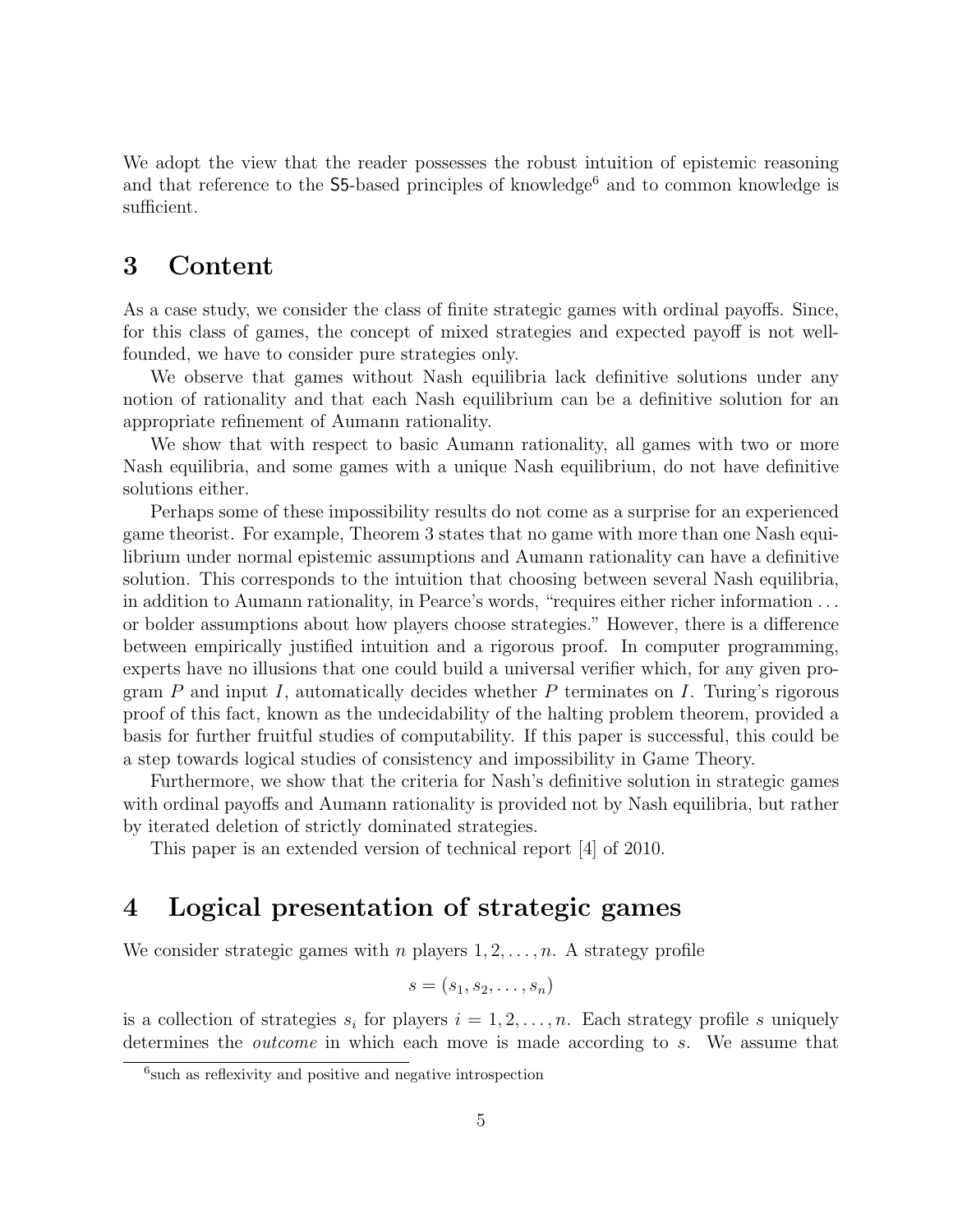everyone who knows the game can calculate i's payoff as determined by s. A strategy profile s is a **Nash equilibrium** if, given strategies of the other players, no player can profitably deviate (cf. [18] for rigorous definitions).

We assume that rules of the game are formally represented in an appropriate logical language as a set of formulas  $GAME$  as follows. Strategy j of player i is formally represented by a corresponding atomic sentence  $s_i^j$  $i$ <sub>i</sub> stating that

#### player i has committed to strategy j.

For profile  $s = (s_1, s_2, \ldots, s_n)$ , its formula representation will be  $s_1 \wedge s_2 \wedge \ldots \wedge s_n$  which we will also call s. In this setting,

$$
\bigwedge_{k\neq l}\neg(s_i^k\wedge s_i^l)
$$

means that player i chooses only one strategy, and

$$
s_i^1 \vee s_i^2 \vee \ldots \vee s_i^{m_i}
$$

where  $s_i^1, s_i^2, \ldots, s_i^{m_i}$  is the list of propositions for all strategies for i, reflects the assumption that one of these strategies has to be played. The fact that a profile  $s = (s_1, s_2, \ldots, s_n)$ is at least as preferable as  $s' = (s'_1, s'_2, \ldots, s'_n)$  for player i can be represented by a special preference formula

 $s \geq_i s'$ 

and all these preferences are supposed to be common knowledge.

In principle, GAME may be a (possibly infinite) set of logical formulas with additional preference relations on strategy profiles, which contains a comprehensive game description including its epistemic conditions. Note that GAME is not necessarily consistent.

By "logically follows" we mean here a logical deduction denoted as " $\vdash$ ." This notion is usually understood in logic as formal derivability. Our reasoning will not be completely formalized (cf. footnotes 4 and 5), but we assume could be if needed.

We use special logical symbols, knowledge operators (cf. [14])  $K_1, K_2, \ldots, K_n$ , to denote knowledge of players  $1, 2, \ldots, n$  and assume the standard principles of knowledge, cf. [14, 18], a.k.a. S5 principles. For example, stating

 ${\bf K}_i(s_j^l)$ 

says "i knows that j has chosen her strategy  $l$ ."

We will use the "everybody knows" modality **E** as the abbreviation

$$
\mathbf{E}F = \mathbf{K}_1F \wedge \mathbf{K}_2F \wedge \ldots \wedge \mathbf{K}_nF.
$$

**Common Knowledge** of  $F$ ,  $CF$ , reflects a situation in which all propositions

$$
\mathbf{K}_{i_1}\mathbf{K}_{i_2}\ldots \mathbf{K}_{i_m}F
$$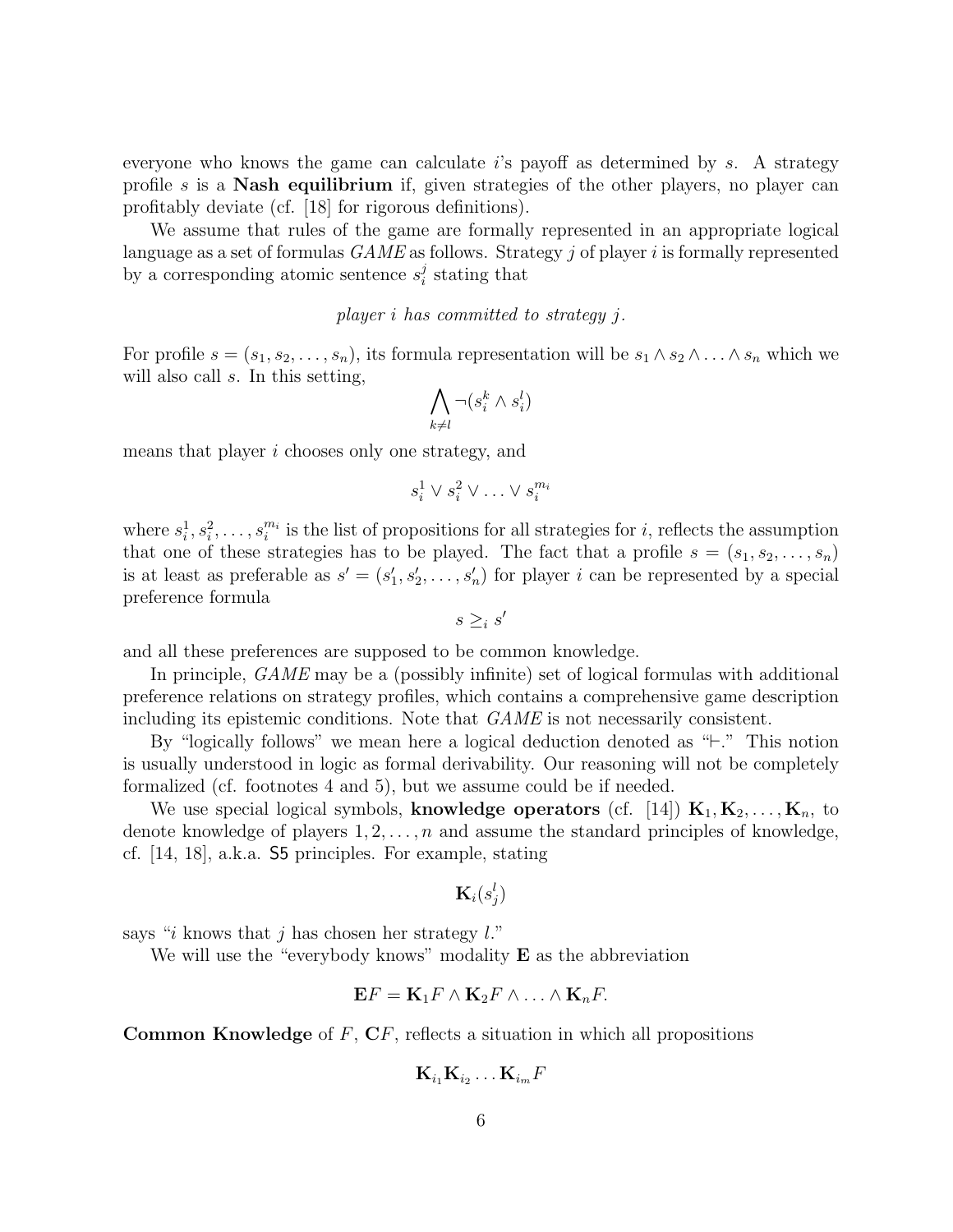hold for any  $i_1, i_2, \ldots, i_m$ .

An informal account of Aumann's notion of rationality can be found in ([8]). Aumann states that for a rational player  $i$ ,

there is no strategy that i knows would have yielded him a conditional payoff ... larger than that which in fact he gets.

Formal accounts of Aumann rationality based on epistemic models known as Aumann structures can be found in [8, 11] and other sources. Here we will adopt a syntactic formalization of Aumann rationality for strategic games.

A strategy profile  $s = (s_1, s_2, \ldots, s_n)$  is **deemed possible** by player i if for each  $j \neq i$ ,

$$
\neg \mathbf{K}_i(\neg s_j).
$$

This definition reflects the assumption that players consider all of their strategies possible whereas some of the other players' choices could be ruled out as impossible based on the rules and conditions of the game. Since we allow epistemic constraints in GAMES, the notion of possibility should be relativized:  $s$  is deemed possible by  $i$  at  $s'$  if

$$
s' \rightarrow "s is deemed possible by i."\\
$$

In particular, s is possible for each i at s. Indeed, by laws of logic,  $\mathbf{K}_i(\neg s_j) \rightarrow \neg s_j$ , hence  $s_j \rightarrow \neg \mathbf{K}_i(\neg s_j)$ .

Let  $(s_{-i}, x)$  denote the strategy profile obtained from s by replacing  $s_i$  by x. It follows from definitions that

s is deemed possible by i iff  $(s_{-i}, x)$  is deemed possible by i for every strategy x of i.

**Definition 1** Let  $s = (s_1, s_2, \ldots, s_n)$  be a strategy profile. A formula  $R_i(s)$  stating that player i is Aumann-rational at  $s$  is, by definition, the natural formalization of the following: for i's any strategy x, there is a profile s' deemed possible by i at s such that

$$
(s'_{-i}, s_i) \geq_i (s'_{-i}, x).
$$

A formula

$$
R(s) = \bigwedge_i R_i(s)
$$

states that all players  $i = 1, 2, \ldots, n$  are Aumann-rational at s.

Note that quantified sentences "for any  $x \dots$ " and "there is a profile  $s' \dots$ " are represented by propositional formulas since there are only finite sets of possible  $x$ 's and  $s$ 's and there is no need to invoke quantifiers over strategies or strategy profiles.

Definition 1 formalizes the most basic, Aumann rationality though there are also other, more elaborate notions of rationality. However, we assume that any notion of rationality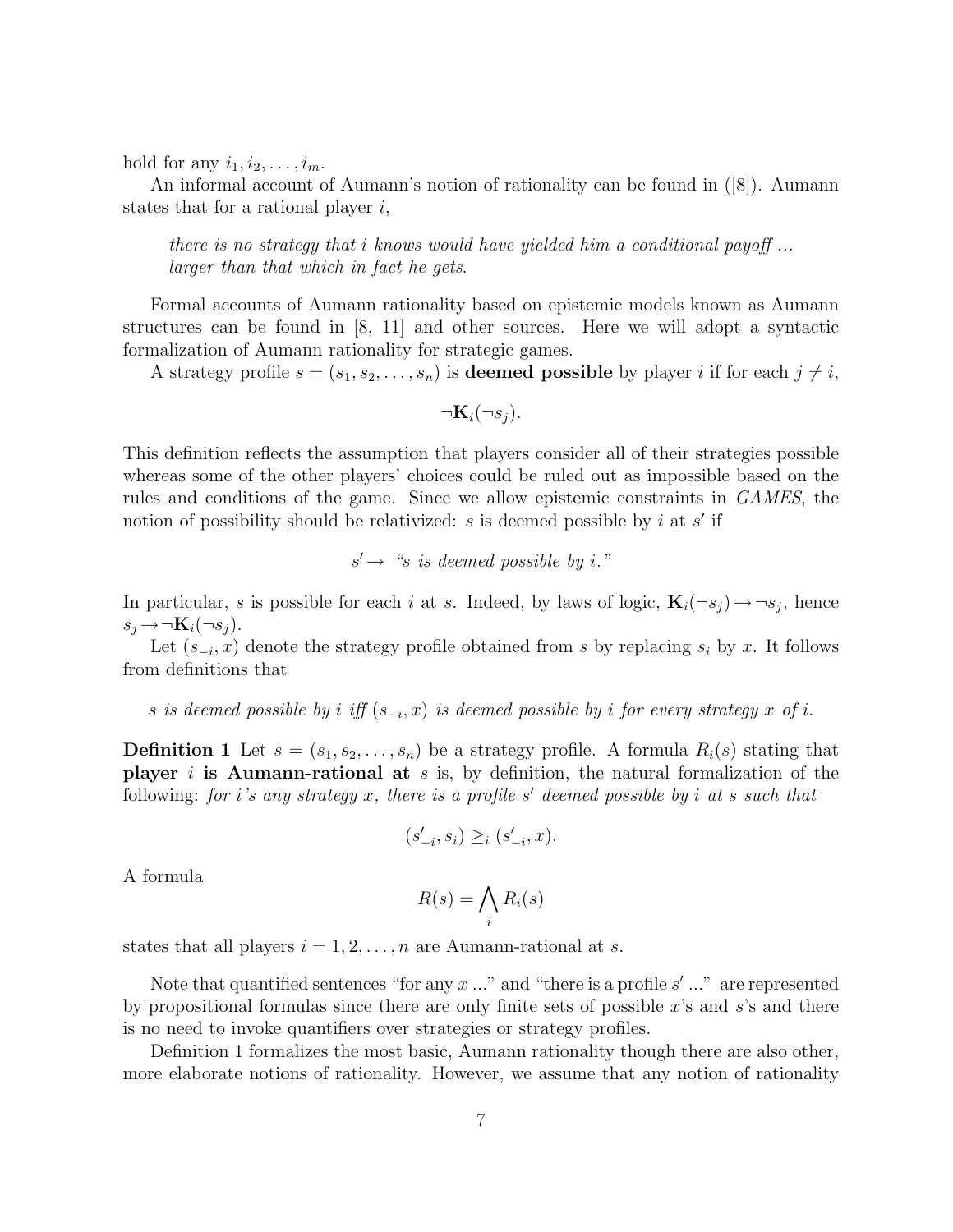should be at least as strong as Aumann rationality on each profile. Technically, if  $r_i(s)$  is a formula representing some notion of rationality of i at s, then

$$
r_i(s) \to R_i(s)
$$

is assumed in the GAME.

In addition to the game rules we consider a **solution predicate**, a formula  $Sol(s)$  that specifies the conditions under which strategy profile s is considered to be a solution of the game. Given rationality predicates  $r_i(s)$ ,  $i = 1, 2, \ldots, n$  and

$$
r(s) = \bigwedge_i r_i(s),\tag{1}
$$

the typical cases of  $Sol(s)$  are

1.  $r(s)$  informally stating that s is a profile at which all players are rational;

- 2.  $\mathbf{E}r(s)$  claiming that s is a profile at which players' rationality is mutually known;
- 3.  $Cr(s)$  stating common knowledge of rationality at s.

We assume that a solution predicate  $Sol(s)$  contains condition 1 that all players are rational, i.e., for each profile s,

$$
GAME \vdash Sol(s) \rightarrow r(s).
$$

Solution predicate 3 corresponds to the familiar assumption of common knowledge of rationality.

The natural characteristic principle for the solution condition is if a profile is played, then it ought to satisfy the solution constraints:

$$
s \to Sol(s). \tag{2}
$$

which may be more recognizable in its contrapositive form

$$
\neg Sol(s) \rightarrow \neg s,
$$

meaning if s does not satisfy solution constraints, then s is not played.

The familiar epistemic conditions: rationality, mutual knowledge of rationality and common knowledge of rationality, mean the corresponding conditions on the solution predicate.

Common knowledge of the game is formalized as common knowledge of each principle from GAME:

if  $F \in GAME$ , then  $GAME \vdash CF$ .

In particular, if  $GAME$  is commonly known, then

$$
GAME \vdash E(GAME).
$$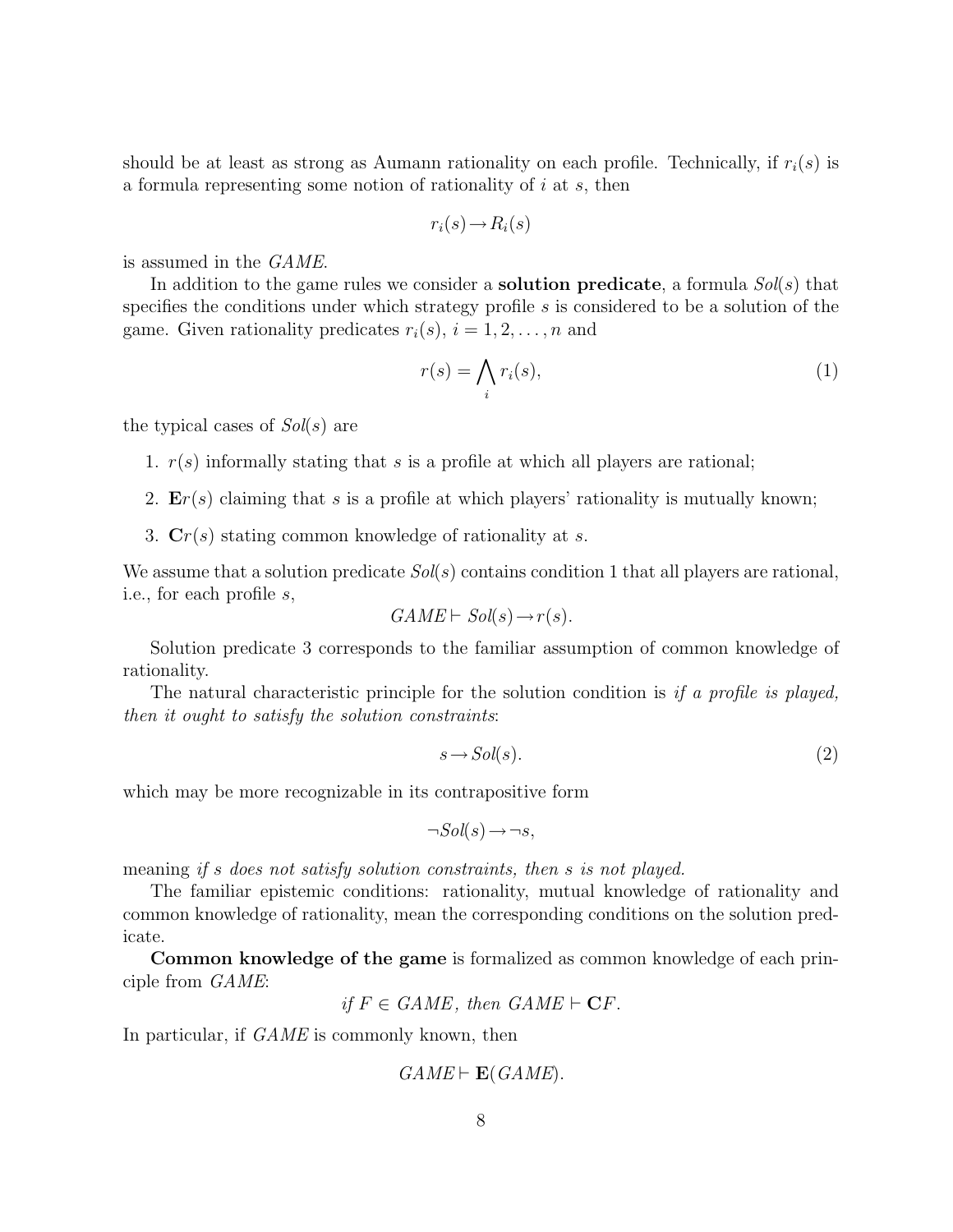We say that  $GAME$  has the **common knowledge of the game and rationality** property, CKGR, if GAME is commonly known and the solution predicate  $Sol(s)$  contains common knowledge of rationality

$$
GAME \vdash Sol(s) \rightarrow Cr(s)
$$

for rationality predicates  $r_1(s), r_2(s), \ldots, r_n(s)$  associated with the game and  $r(s)$  being their conjunction as in (1).

**Definition 2** A profile s is a **solution** of a game  $GAME$  if

$$
GAME \vdash s.
$$

For a consistent GAME, a solution, if it exists, is unique. The definition reflects the property that the rules of the game yield a unique strategy for each player.

For example, Prisoner's Dilemma has a solution, and the Battle of Sexes does not have a solution in pure strategies on the basis of Aumann rationality only<sup>7</sup> .

**Definition 3** A strategy profile s is a definitive solution of the game if

$$
GAME \vdash E(s).
$$

The definition states that the rules of the game yield a unique strategy for each player and each player knows all these strategies. Each definitive solution is a solution. Hence, the definitive solution, if it exists, is unique.

Lemma 1 For games with CKGR, each solution is a definitive solution.

Proof. Indeed, since *CKGR*,

 $GAME \vdash E(GAME).$ 

By the rules of the (modal) logic of knowledge, from

 $GAME \vdash s$ .

one could conclude

$$
\mathbf{E}(GAME) + \mathbf{E}(s),
$$

hence

 $GAME \vdash E(s)$ .

Informally, if the rules of the game yield a solution, and the rules are known to player  $i$  in full, then i knows this solution.  $\Box$ 

<sup>7</sup>This obvious observation, technically speaking, follows from Theorem 3.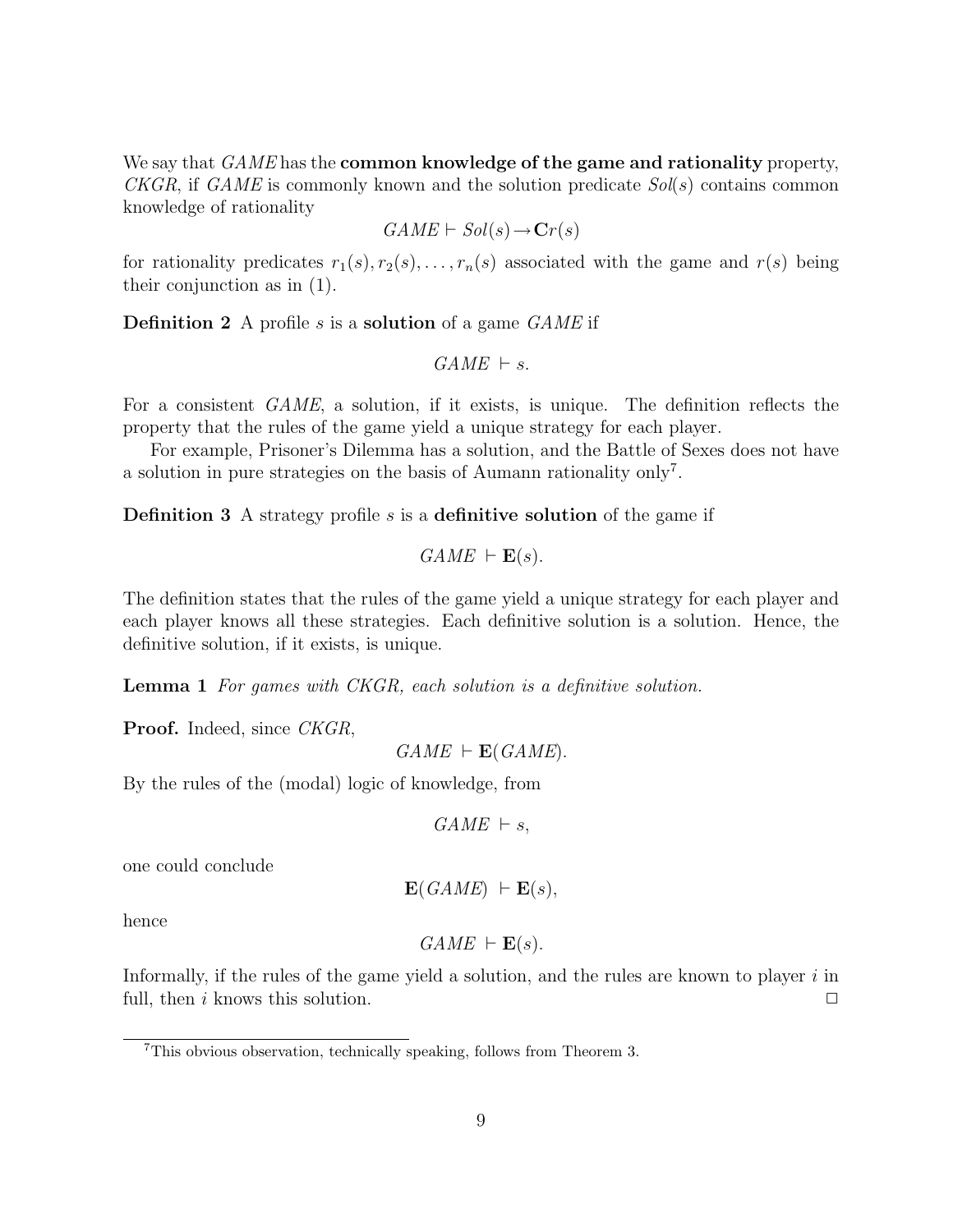If rationality of players is not known, it is easy to provide an example of a solution which is not definitive. Consider Prisoner's Dilemma in which players are rational but do not know about each other's rationality. By the domination argument, each player plays 'defect' but none knows the choice of the other player<sup>8</sup>.

As another example on the notion of solution, consider the following **War and Peace** dilemma, W&P, introduced in [3].

Imagine two neighboring countries: a big powerful B, and a small S. Each player can choose to wage war or keep the peace. The best outcome for both countries is peace. However, if both countries wage war, B wins easily and S loses everything, which is the second-best outcome for B and the worst for S. In situation (war<sub>B</sub>, peace<sub>S</sub>), B loses internationally, which is the second-best outcome for S. In (peace<sub>B</sub>, wars), B's government loses national support, which is the worst outcome for B and the second-worst for S.

The ordinal payoff matrix of this game is then

|           | $\mathit{war}_S$ | $peace_S$ |
|-----------|------------------|-----------|
| $war_{B}$ | $2{,}0$          | 1,2       |
| $peace_B$ | 0,1              | $3,3$ .   |

There is one Nash equilibrium,

$$
(peace_B, peace_S). \t\t(3)
$$

Let us assume Aumann rationality and *CKGR*. We claim that strategy profile (3) is the definitive solution to W&P. Indeed, S has a dominant strategy peace<sub>S</sub> and as a rational player, has to commit to this strategy. This is known to  $B$ , since  $B$  knows the game and is aware of S's rationality. Therefore, as a rational player, B chooses  $peace_B$ . This reasoning can be carried out by any intelligent player. Hence it follows from the game description and  $CKGR$  that both players know solution  $(3)$  which is, therefore, the definitive solution of W&P.

Here is another game, W&P2, with the same payoff matrix in which players follow Aumann-Harsanyi rationality<sup>9</sup> that rules out Aumann-irrational strategies and then applies  $maximin<sup>10</sup>$  to make a choice. We assume that the payoff matrix is mutually known but players, though Aumann-Harsanyi-rational, are not aware of each other's rationality. In W&P2, S chooses  $peace_S$  since it is S's dominant strategy. Since B considers both strategies for S, wars and peace<sub>S</sub> possible<sup>11</sup>, both strategies for B, war<sub>B</sub> and peace<sub>B</sub> are Aumannrational. Then B should follow the maximin strategy, hence choosing  $war_B$ . The resultant

<sup>8</sup> If player 1 knows that player 2 defects, then 1 knows that 2 is rational.

<sup>&</sup>lt;sup>9</sup>which is equivalent to the knowledge-based rationality studied in [3].

<sup>10</sup>following Harsanyi's principle from [16] Sections 6.2 and 6.3, Postulate A1.

<sup>&</sup>lt;sup>11</sup>otherwise, *B* would know that *S* is rational.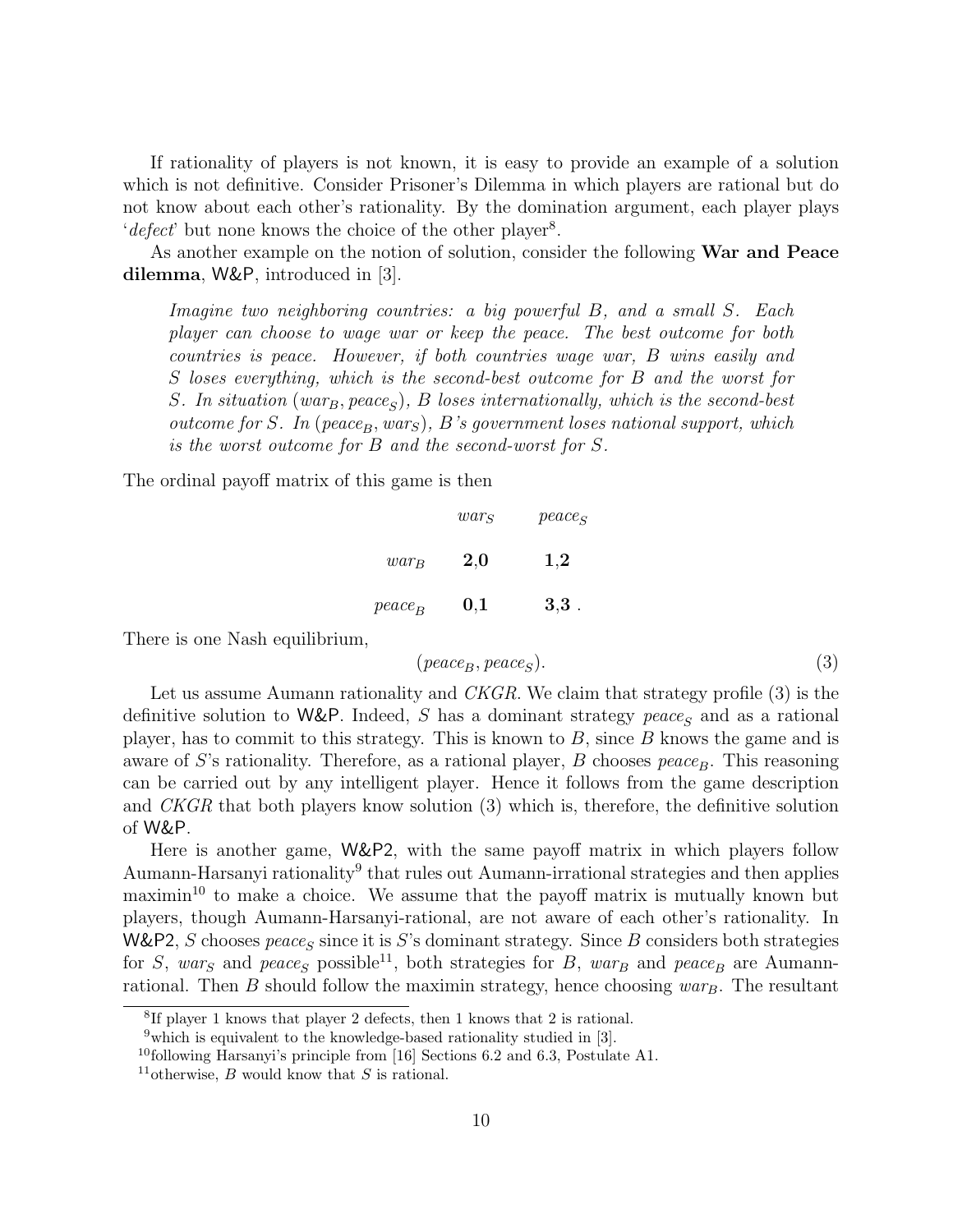strategy profile

$$
(war_B, peace_S) \tag{4}
$$

is a unique solution of this game, but not a definitive solution. Indeed, B does not know  $S$ 's choice  $peace_S$ .

### 5 Formalizing Nash reasoning

**Theorem 1** A definitive solution of a game with rational players is a Nash equilibrium.

**Proof.** Consider a strategic game GAME with rationality predicates  $r_i(x)$ ,  $i = 1, 2, \ldots, n$ , and solution predicate  $Sol(x)$ . Let  $s = (s_1, s_2, \ldots, s_n)$  be a definitive solution of the game. We have to show that s is a Nash Equilibrium. Argue informally given  $GAME$ . We have

```
E(s),
```
and hence for each  $i, j$ ,

 $\mathbf{K}_i(s_j)$ 

and hence for any strategy  $s'_{j}$  for j,

$$
\mathbf{K}_i(\neg s'_j).
$$

Therefore,  $s_j$  is the only strategy of j which is deemed possible by i.

Suppose s is not a Nash equilibrium, hence for some player i, the choice of strategy  $s_i$ is less preferable to some other choice  $x$  given the other players' strategies, so

$$
s = (s_{-i}, s_i) <_i (s_{-i}, x)
$$

for some strategy x of player i. Therefore, we found a player i and a strategy x of i such that for all possible for i profiles  $(s_{-i}, s_i) < i$ ,  $(s_{-i}, x)$ , i.e., i is not Aumann-rational at s, i.e.,  $\neg R_i(s)$ .

Since s is the solution of  $GAME$ , s should satisfy the solution condition  $Sol(s)$  which yields that all players are rational at s, i.e.,  $r(s)$ . Since  $r(s) \to R(s)$ , all players should be Aumann-rational at s,  $R(s)$ ; a contradiction<sup>12</sup>. .  $\Box$ 

The proof of Theorem 1 demonstrates not only that players cannot derive a definitive solution from the rules of a game that does not have Nash equilibria, but that the mere existence of such a solution known to all players is incompatible with the rules of the game. In particular, this yields that no refinement of rationality, as long as it respects Aumann rationality, can possibly lead to a definitive solution in such a game.

<sup>&</sup>lt;sup>12</sup>Note that a default assumption that  $GAME$  is consistent is necessary since for inconsistent games, vacuously, each profile is a definitive solution.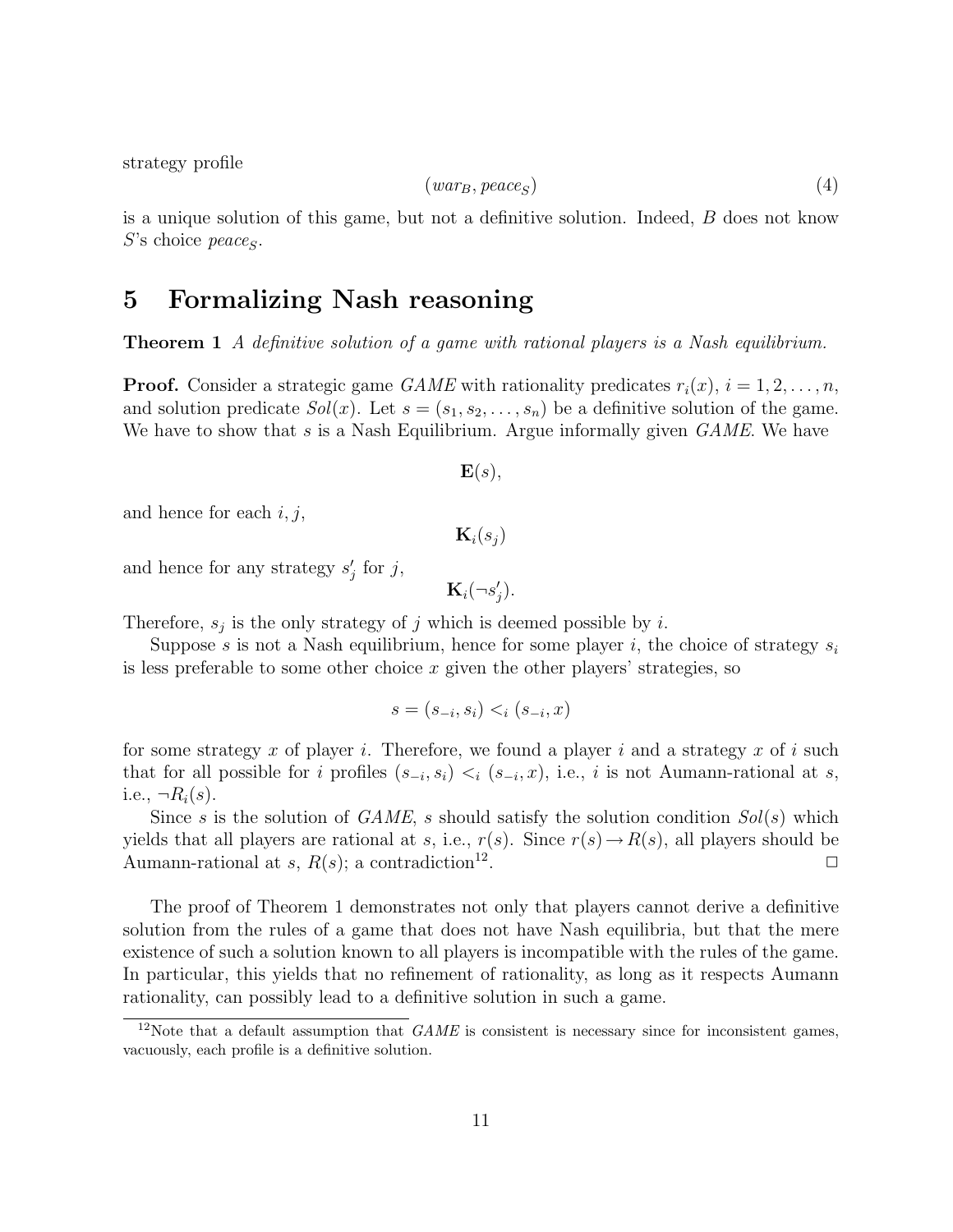Corollary 1 No game with rational players and without Nash equilibria has a definitive solution under any notion of rationality.

Note that this Theorem requires rationality but not any degree of knowledge of rationality. Roughly speaking, to spot that the solution is not a Nash equilibrium, we don't need players with knowledge of others' rationality: if the solution were not a Nash equilibrium in  $i$ 's coordinate, it would directly contradict  $i$ -th player's rationality.

An analogue of Theorem 1 has been obtained by Aumann and Brandenburger in [10]: Suppose that each player is rational, knows his own payoff function, and knows the strategy choices of the others. Then the players' choices constitute a Nash equilibrium in the game being played. Theorem 1 differs from that in [10] by several accounts.

- The models of game and knowledge in [10] and this paper are fundamentally different. For Aumann and Brandenburger, a game is a probability distribution on the set of strategy profiles (a belief system), and knowledge of  $F$  is probability 1 of the event F. In this paper, we use a logic-based syntactic approach in which knowledge is represented symbolically by modal operators interpreted as strict, non-probabilistic knowledge. Since knowledge represented by modal operators is intrinsically linked to metareasoning (here a logical deduction from the game description, in accordance with Nash's aforementioned description of 1950), this logical model of game and knowledge allows us to make impossibility conclusions that do not appear to be within the scope of probabilistic methods.
- The notions of rationality in [10] and in this paper are of a quite different nature. In [10], rationality of  $i$  is maximization of  $i$ 's expected payoff and is determined by the underlying belief system, whereas we allow as a rationality predicate any predicate which is at least as strong as Aumann rationality.

For the rest of the paper, we consider two extreme notions of rationality: the most general Aumann rationality, and a highly specialized notion of bullet rationality.

### 6 On stronger notions of rationality

In this section, we show that any Nash equilibrium can be a definitive solution for an appropriate notion of rationality.

Theorem 2 Given a payoff matrix M and a Nash equilibrium e, not necessarily unique, there is a notion of rationality such that the corresponding game with CKGR has e as the definitive solution.

**Proof.** Let  $s = (s_1, s_2, \ldots, s_n)$  be an arbitrary strategy profile and  $e = (e_1, e_2, \ldots, e_n)$  a Nash equilibrium profile. A **bullet e-rationality**<sup>13</sup> is, by definition, a set of predicates

<sup>&</sup>lt;sup>13</sup>The name is analogous to "bullet voting," in which the voter can vote for multiple candidates but votes for only one.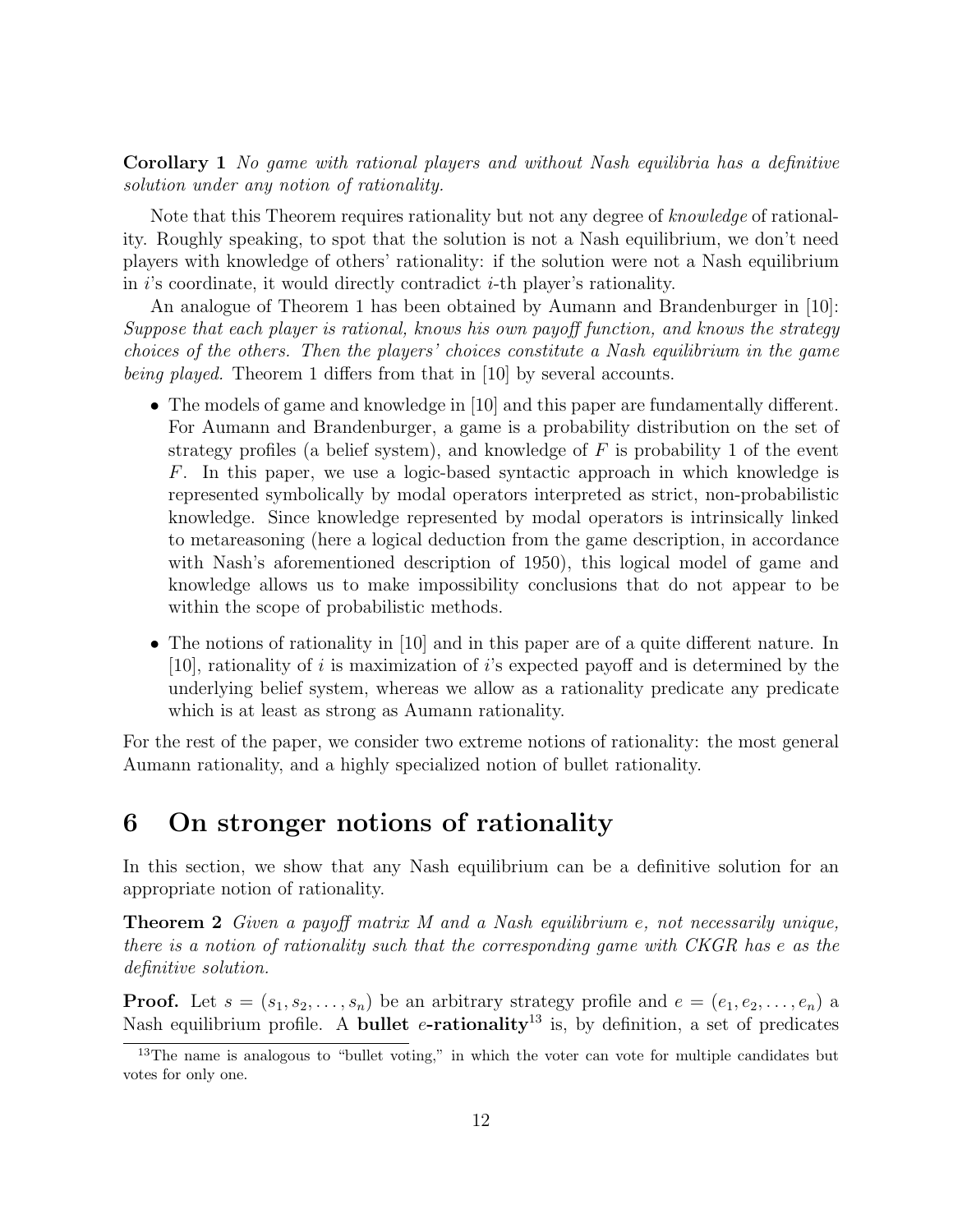$B_i^e(s)$  for  $i = 1, 2, ..., n$  that hold at e and do not hold at any other strategy profile:

$$
B_i^e(e) \in GAME \text{ and } \neg B_i^e(s) \in GAME \text{ for any } s \neq e. \tag{5}
$$

Informally, predicate  $B_i^e(s)$  is used as a rationality of i predicate stating that

player i is rational only at profile e.

We define  $B^e(s)$  as

$$
B^e(s) = \bigwedge_i B^e_i(s).
$$

Consider a strategic game GAME with

- payoff matrix  $M$ ;
- bullet rationality  $B_i^e(s)$  for  $i = 1, 2, ..., n;$
- common knowledge of the game and rationality, *CKGR*;
- no other constraints except those explicitly mentioned above.

First, we show that  $GAME$  is consistent. For this, it suffices to find a model and a node at which all postulates of GAME hold. Consider the Aumann structure in which epistemic states are all strategy profiles,

$$
\Omega = \{ s \mid s \text{ is a strategy profile} \}, \mathbf{s}(s) = s,
$$

knowledge partitions are singletons

$$
\mathcal{K}_i(s) = \{s\},\
$$

i.e., each profile is common knowledge in itself, standard truth relation ' '

$$
s \Vdash s_i^j \quad \textit{iff} \quad i\text{-}th \; strategy \; in \; profile \; s \; \; is \; j,
$$

and rationality predicates as defined in (5):

$$
r_i(s) = B_i^e(s).
$$

We claim that all assumptions of *GAME* hold at node e of the game model. All basic conditions on strategies and payoff preferences hold everywhere in the model. Rationality conditions (5) holds at e by definition and  $B^e(e)$  is common knowledge at e. The solution predicate is, by assumption,  $\mathbf{C}B^e(s)$  and it holds at  $s = e$ . Therefore, the solution condition  $s \rightarrow Sol(s)$  also holds at  $s = e$ .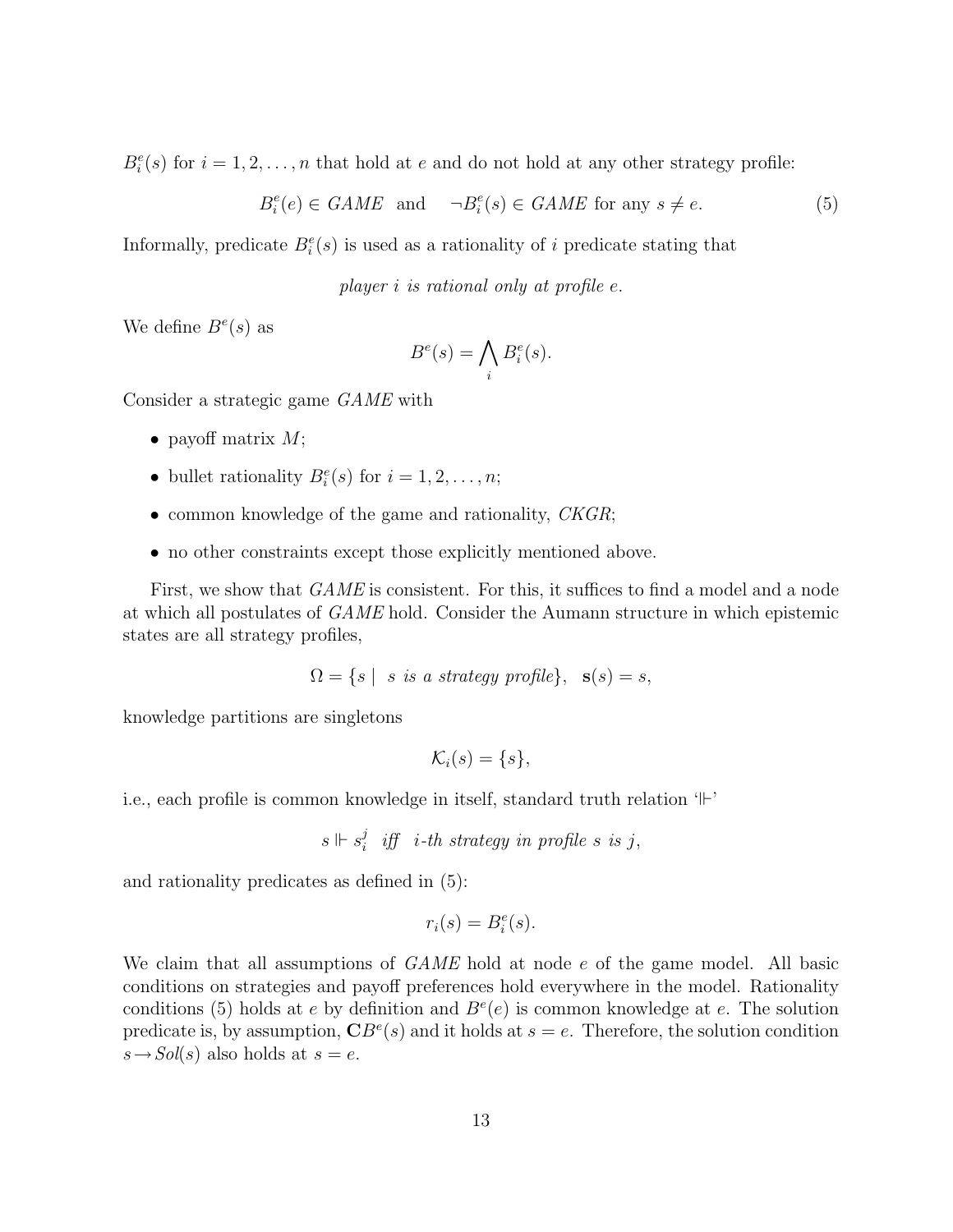It is easy to see that all players are Aumann-rational at e, since for each player, the possible strategies of others are those from  $e$ , and  $i$  cannot improve her payoff by changing her own strategy because  $e$  is a Nash equilibrium. Therefore, for each profile  $s$ ,

$$
B^e(s) \to R(s),
$$

hence  $B^e(s)$  is a legitimate rationality predicate.

Now we show that

$$
GAME \vdash e.
$$

Indeed, since for each  $s \neq e$ , GAME proves  $\neg B^e(s)$  and GAME proves  $\neg CB^e(s)$ ,

$$
GAME \vdash \neg Sol(s)
$$

and

$$
GAME \vdash \neg s.
$$

So, all profiles s different from e have been ruled out. However, GAME assumes that each player has to choose a strategy: there should be at least one strategy profile chosen:

$$
GAME \vdash \bigvee_s s
$$

and e is the only remaining candidate,

$$
GAME \vdash \bigwedge_{s \neq e} \neg s.
$$

By propositional logic,

$$
GAME \vdash (\bigwedge_{s \neq e} \neg s) \rightarrow e,
$$

therefore

 $GAME \vdash e.$ 

By Lemma 1,

$$
GAME \vdash \mathbf{E}(e),
$$

hence  $e$  is the definitive solution.  $\Box$ 

Such "reverse engineered" bullet rationality is a technical notion which we do not offer as a viable practical notion of rationality. However, bullet rationality represents an epistemic condition which, when incorporated into the game description, can single out a given Nash equilibrium as a definitive solution. With a dash of good will, bullet rationality may be regarded as a theoretical prototype of Pearce's bolder assumption about how players choose strategies ([19]) that leads to a definitive solution in a multi-equilibrium situation.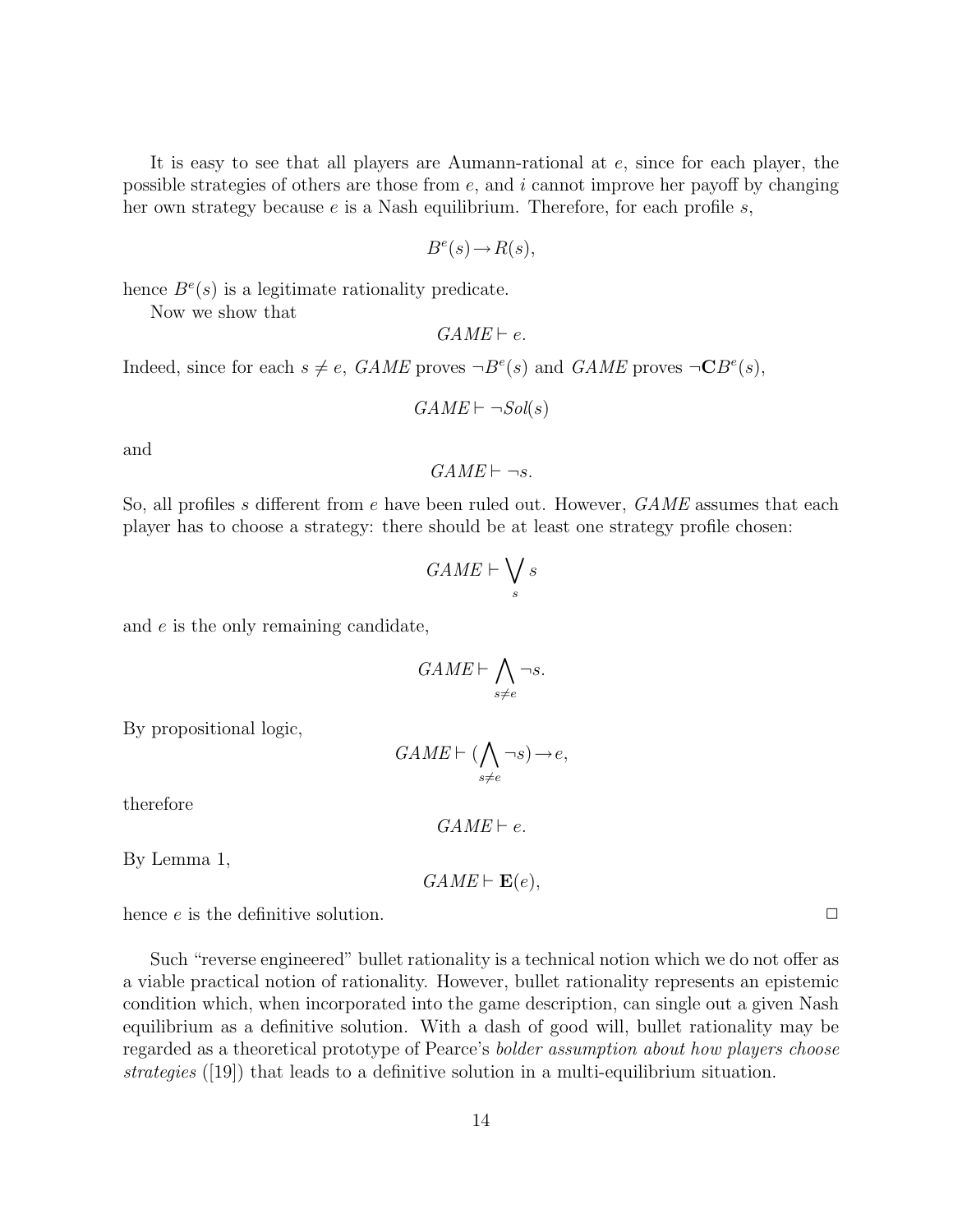Theorem 2 also has a nearby predecessor in [10] where it was stated that for any Nash equilibrium s, there is a belief system in which each player assigns probability 1 to s. Theorem 2 conveys basically the same message with "probability 1" replaced by the logical notion of strict knowledge which has helped to connect this result to Nash's notion of definitive solution.

### 7 Definitive solutions for Aumann rationality

Whereas Nash equilibria provide a general necessary condition for definitive solutions, a question of sufficient conditions, i.e., when definitive solutions actually exist, merits special analysis. Since tempering with the notion of rationality can render any Nash equilibrium a definitive solution, it makes sense to consider the definitive solution problem for a fixed notion of rationality. For the rest of the paper, we consider games with basic Aumann rationality.

We first show that under Aumann rationality, a game with two or more Nash equilibria cannot have a definitive solution.

### 7.1 Regular form of strategic games

A regular strategic game is a strategic game described by the following (finite) set of formulas GAME.

- **a**. Conditions on strategy propositions  $s_i^j$  $s_i^j$  stating '*player i chooses strategy j*.' These conditions express that each player  $i$  chooses one and only one strategy:  $(s_i^1 \vee \ldots \vee s_i^{m_i})$  and  $\neg(s_i^j \wedge s_i^l)$  for each  $j \neq l$ .
- b. A complete description of the preference relation for each player at each outcome.
- **c**. Knowledge of one's own strategy  $s_i \rightarrow \mathbf{K}_i(s_i)^{14}$ .
- d. The solution condition  $s \to Sol(s)$  for each s where solution predicate  $Sol(s)$  is the formula stating common knowledge of Aumann rationality at  $s$ ,  $CR(s)$ .
- **e**. Common knowledge of  $\mathbf{a} \mathbf{d}$  above.

For example, in the regular form of the War and Peace dilemma W&P, we can demonstrate that  $(\textit{peace}_B, \textit{peace}_S)$  is a definitive solution. Indeed, it suffices to logically derive  $peace_B \wedge peace_S$  from  $GAME$  of W&P and argue that this derivation can be performed by any player, hence

 $\mathbf{K}_i[peace_B \wedge peace_S]$  for each  $i \in \{B, S\}.$ 

<sup>&</sup>lt;sup>14</sup>This is the standard requirement of "measurability," cf.  $[8]$ .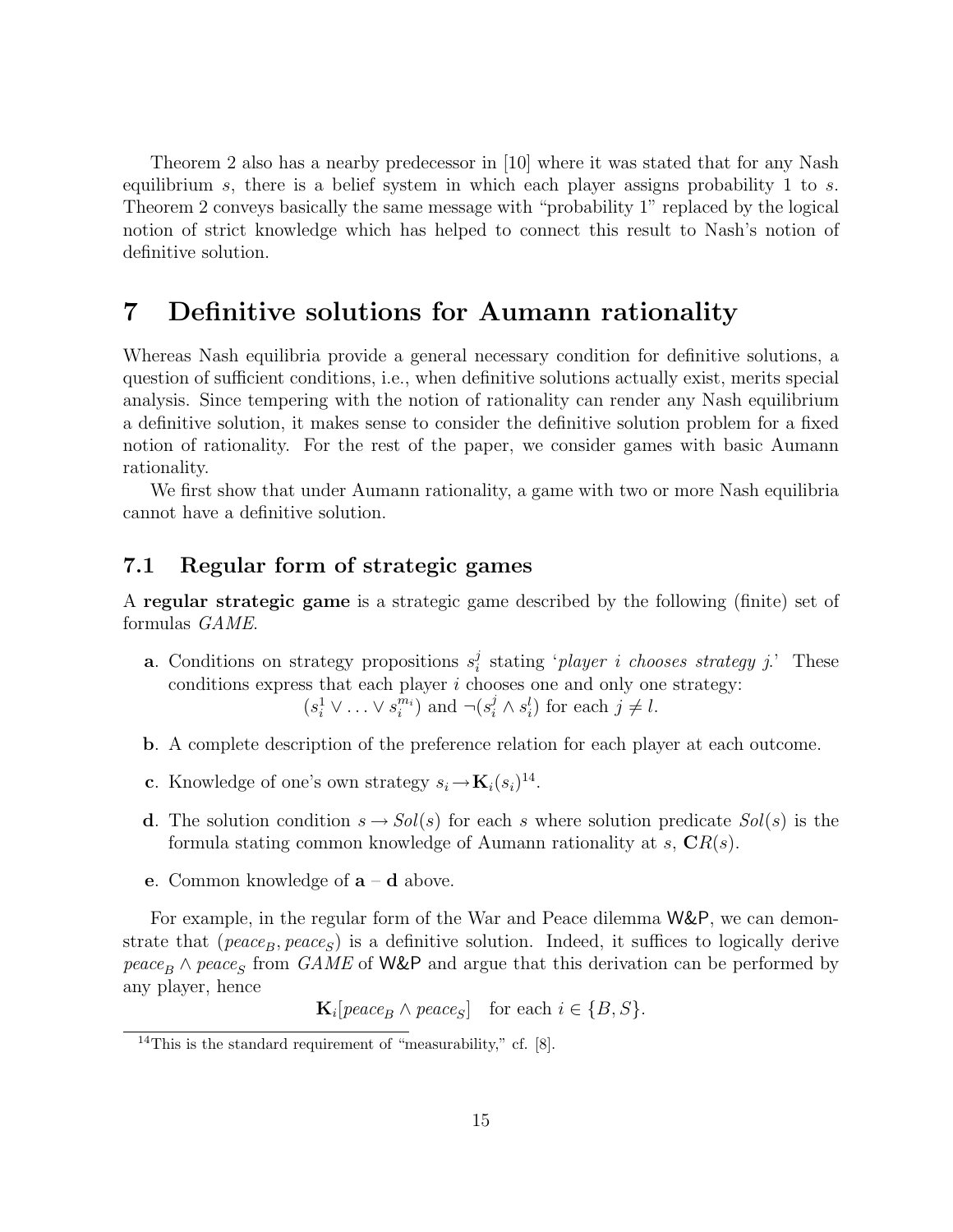Here is a derivation of  $peace_B \wedge peace_S$  from  $GAME$  of W&P (an informal version of this derivation was presented in Section 4):

1. By (b) and (e), S knows that  $warg$  is a strictly dominated strategy for S, hence S is not rational at all profiles with  $wars$ ;

2. by (d), none of these profiles can be a solution, hence  $\neg$ *wars*;

- 3. by (a) and 2,  $peace_S$ ;
- 4. by (e), B knows 1 and 2, which makes strategy  $\text{war}_S$  impossible for B;
- 5. from 4, B is not rational at  $(war_B, peace_S)$ , hence by  $(d)$ ,  $\neg war_B$ ;
- 6. therefore ( $peace_B \wedge peace_S$ ), and, by (e), this conclusion is known to both players.

This example was intended to illustrate that the regular form of strategic games is sufficient for accommodating the usual epistemic reasoning in games.

#### 7.2 Consistency Lemma

Lemma 2 A regular strategic game GAME is consistent with the knowledge of any of its Nash equilibria: for each Nash equilibrium e,

$$
GAME + \mathbf{C}(e) \tag{6}
$$

is consistent.

**Proof.** It suffices to present an Aumann structure  $\mathcal M$  in which, at some node, both  $GAME$ and  $\mathbf{C}(e)$  hold. As in the proof of Theorem 2, we define M as

$$
\Omega = \{ s \mid s \text{ is a strategy profile} \}, \mathbf{s}(s) = s,
$$

knowledge partitions are singletons

$$
\mathcal{K}_i(s) = \{s\},\
$$

the standard truth relation ' '

$$
s \Vdash s_i^j \quad \textit{iff} \quad i\text{-}th \; strategy \; in \; profile \; s \; \; is \; j,
$$

and Aumann rationality predicates  $R_i(s)$ .

By construction,  $M$  is omniscient, i.e., each fact which is true in a state is common knowledge in this state:

$$
s \Vdash F \quad yields \quad s \Vdash \mathbf{C}F.
$$

Let  $e = (e_1, e_2, \ldots, e_n)$  be a Nash equilibrium of the game. We claim that

$$
e \Vdash \mathit{GAME} \wedge \mathbf{C}(e).
$$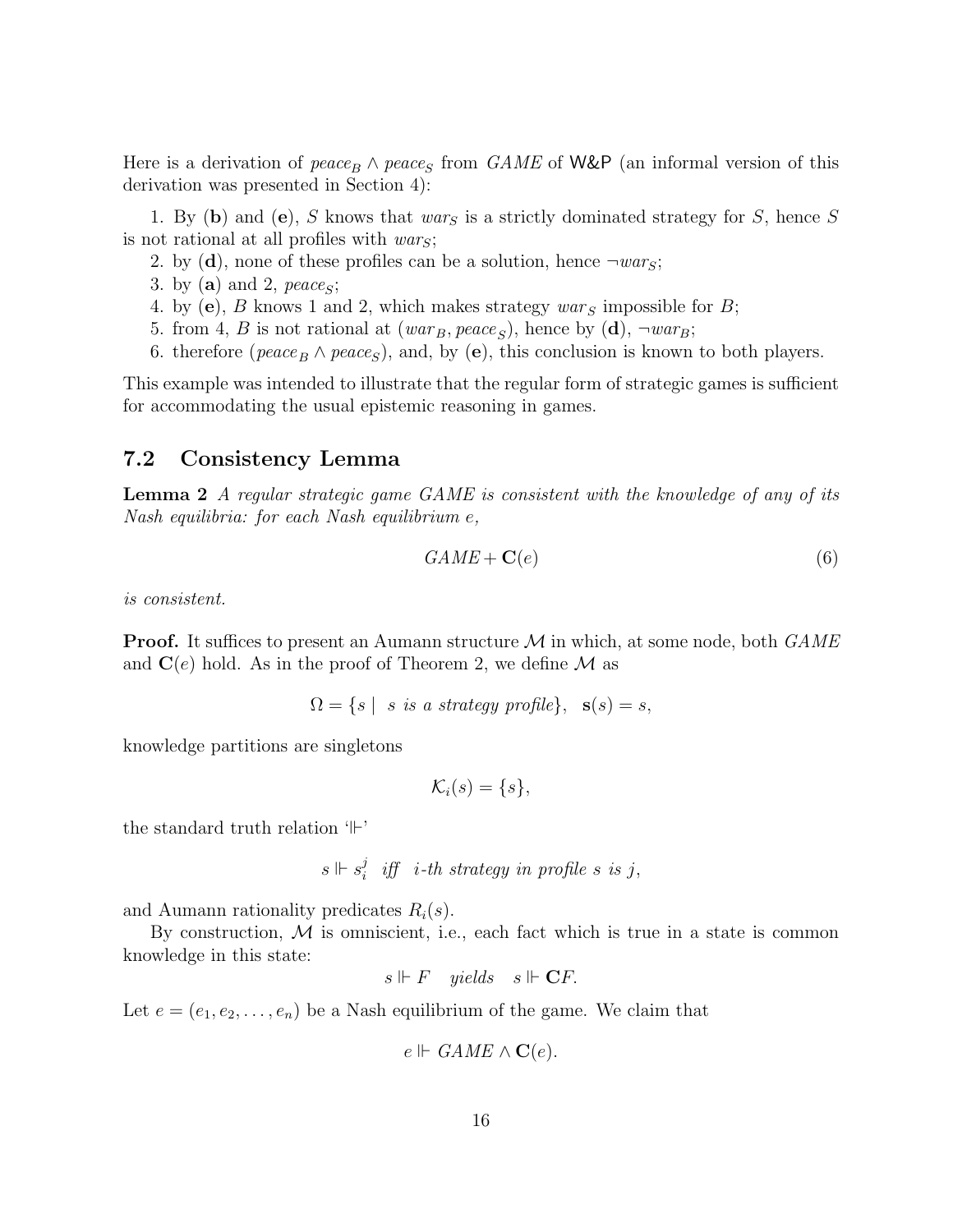Since model  $M$  is omniscient, it suffices to check that

$$
e \Vdash \mathit{GAME} \wedge e.
$$

Since  $e \Vdash e$  holds by definition of  $\Vdash$ , it remains to show that

$$
e \Vdash \mathit{GAME}.
$$

We will check conditions  $(a - e)$  one by one.

- (a), (b), and (c) hold at each node by definition of  $\mathcal{F}$ .
- for  $(d)$  it suffices to check that each player is Aumann-rational at e. Player i knows all strategies of others,  $e_j$  with  $j \neq i$ , and deems any of i's own strategy x possible. However, by changing her strategy  $e_i$  at  $e_i$ , i cannot improve her payoff since  $e$  is a Nash equilibrium.
- (e) holds because model  $M$  is omniscient.

 $\Box$ 

Alternatively, the consistency lemma (Lemma 2) can be also obtained by applying Proposition 5.4 (B) from [11] which pursues different goals.

The aforementioned result from [10] stating that for any Nash equilibrium  $e$ , there is a belief system in which each player assigns probability 1 to e, may be regarded as a natural probabilistic version of Lemma 2.

In this paper, we take one more step and draw impossibility conclusions from the consistency lemma, thus connecting it with Nash's definitive solutions programme (cf. Section 7.3).

Corollary 2 A regular strategic game is consistent with playing any of its Nash equilibria  $e: set \text{ } GAME + e \text{ } is \text{ } consistent.$ 

**Proof.** Immediate from Lemma 6, since  $\mathbf{C}(e) \rightarrow e$  in  $GAME$ .

### 7.3 No definitive solutions to multi-equilibria regular games

**Theorem 3** No regular strategic game with more than one Nash equilibrium can have a definitive solution.

**Proof.** Suppose otherwise, i.e., that some Nash equilibrium e is a definitive solution of GAME

 $GAME \vdash e$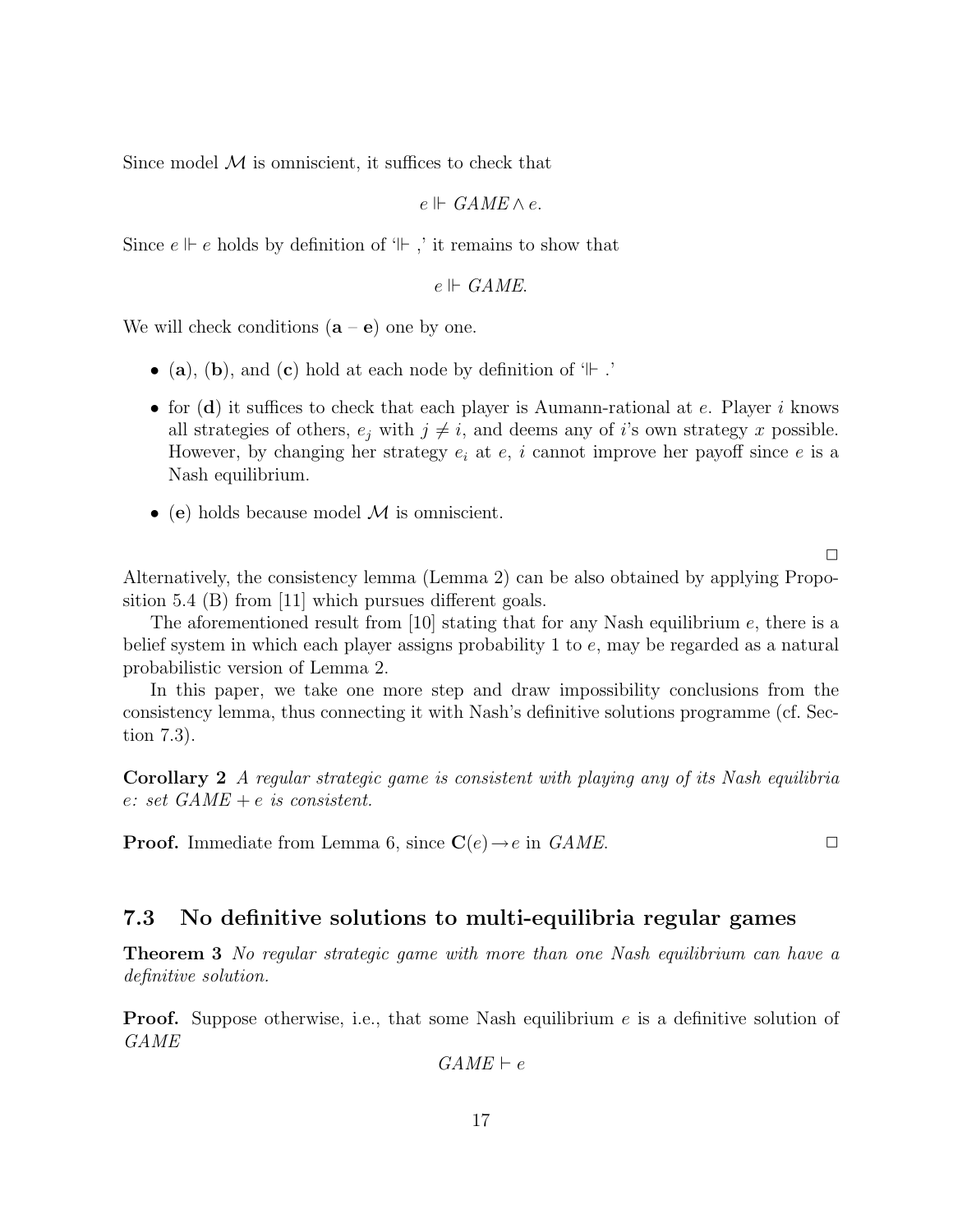for some regular game that has another Nash equilibrium  $e'$ . By  $(a)$ , two different profiles are incompatible, hence

$$
GAME \vdash \neg e',
$$

which yields that

 $GAME + e'$ 

is inconsistent. This contradicts Corollary 2.  $\Box$ 

Note that regular strategic games with some additional epistemic constraints can single out one of multiple Nash equilibria as a definitive solution. For example, take a regular game presented by  $GAME$  and let e be one of its multiple Nash equilibria. Consider a new game  $GAME'$  consisting of  $GAME$  with an additional condition that e is common knowledge:

$$
GAME' = GAME + C(e).
$$

By Lemma 2,  $GAME'$  is consistent: it is easy to see that  $e$  is its definitive solution.

### 7.4 Definitive solutions of regular games via IDSDS

In this Section, we observe that definitive solutions of regular strategic games with ordinal payoffs are completely described by the procedure of the Iterated Deletion of Strictly Dominated Strategies *(IDSDS)* rather then a unique Nash equilibrium. *IDSDS* iteratively deletes strategies which are strictly dominated by other pure strategies. Let  $S^{\infty}$  denote the set of strategy profiles which survive *IDSDS*. By construction,  $S^{\infty} \neq \emptyset$ .

The role of IDSDS has been well studied (cf. [1, 11, 22]) and Theorem 4 mainly connects these studies to the definitive solution framework.

**Theorem 4** A strategic regular game with Aumann rationality has a definitive solution s if and only if s is the only strategy profile that survives IDSDS.

**Proof.** (Sketch). We use the terminology of [11]. By Lemma 1, it suffices to prove the analogue of this theorem which speaks about "solution s" rather than "definitive solution s." Consider two cases.

Case 1.  $S^{\infty}$  contains states with different profiles, say  $s_1$  and  $s_2$ . Then such a game does not have a definitive solution. Indeed, by Proposition 5.4 (B) from [11], there are states  $\omega_1$  and  $\omega_2$  corresponding to profiles  $s^1$  and  $s^2$  such that

$$
\omega_i \Vdash \text{GAME} + s^i \text{ for } i = 1, 2.
$$

Therefore,  $GAME + s^i$  are consistent for  $i = 1, 2$ . Since  $s^1$  and  $s^2$  are incompatible,

$$
GAME \nvdash s^i \text{ for } i = 1, 2.
$$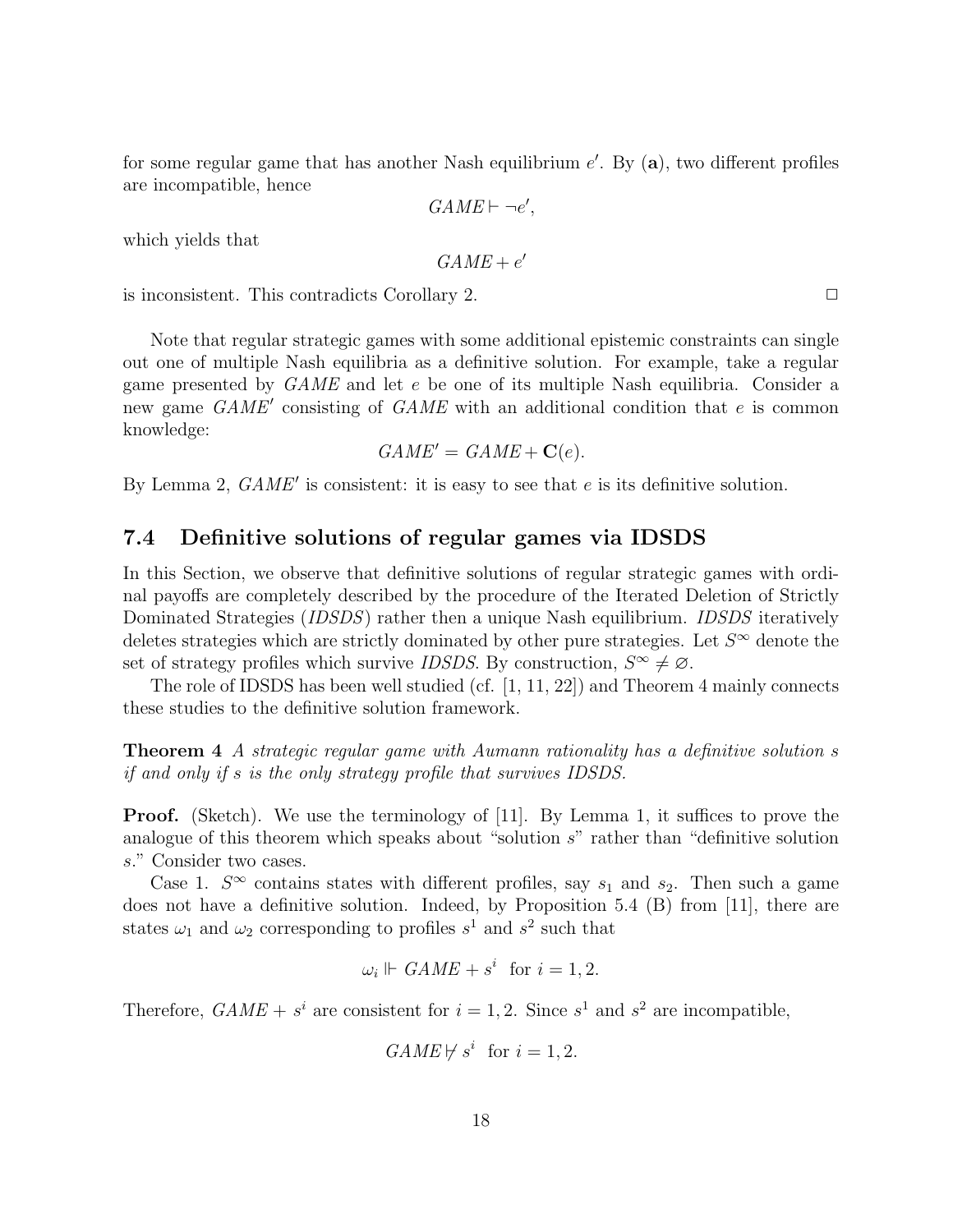Case 2.  $S^{\infty}$  is a singleton, e.g.,  $S^{\infty} = \{s\}$ . We show that s is then the definitive solution. By the completeness theorem for the background modal logic of knowledge (normally, a multi-agent version of S5), it is sufficient to establish that

$$
GAME \rightarrow s \tag{7}
$$

holds at each node of each model (e.g., each Aumann structure). By Proposition 5.4 (A) from [11], for each state  $\omega$ , if  $\mathbf{s}(\omega) \notin S^{\infty}$ , then the statement of common knowledge of rationality fails in  $\omega$ , hence

$$
\omega \not\Vdash s(\omega) \rightarrow Sol(s(\omega))
$$

and

$$
\omega \not\Vdash \mathit{GAME}.
$$

Consider an arbitrary node  $\omega$ . If  $\mathbf{s}(\omega) \in S^{\infty}$ , then  $\mathbf{s}(\omega) = s$ , hence  $\omega \Vdash s$ . If  $\mathbf{s}(\omega) \notin S^{\infty}$ , then, as above,  $\omega \not\vdash GAME$ . In either case, (7) holds at  $\omega$ .

Since (7) holds in each model,

 $GAME \vdash s,$ 

and, by Lemma 1,

 $GAME \vdash E(s),$ 

hence s is the definitive solution of *GAME*.

Case 2 can also be derived from [1] which shows that players will choose only strategies that survive the iterated delition of strictly dominated strategies.

# 8 Unique Nash equilibrium does not yield a definitive solution

Consider the following game

$$
\left[\begin{array}{ccc}1,2&1,0&0,1\\0,0&0,2&1,1\end{array}\right]
$$

It has a unique Nash equilibrium  $(1,2)$ , but no definitive solution within the scope of Aumann rationality, even if the game and rationality are commonly known. Indeed, each strategy in this game is Aumann-rational and hence cannot be deleted by IDSDS.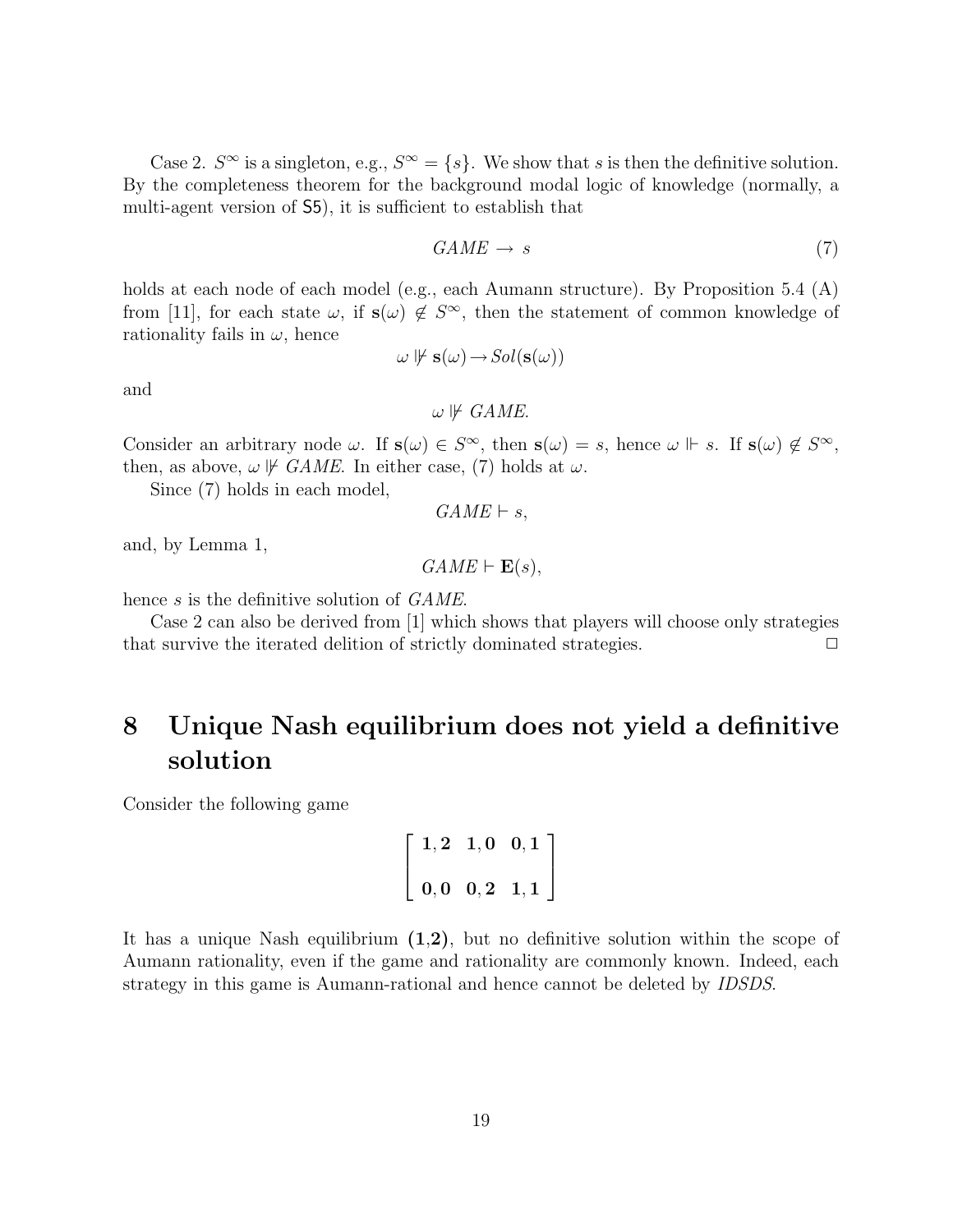## 9 Discussion

We have seen that Nash's definitive solution paradigm is not at all universal: in many cases definitive solutions do not exist. For example, a direct count shows that though 75% of generic regular  $2 \times 2$  games have definitive solutions, the proportion of solvable games quickly goes to 0 when the size of the game grows (the number of players or the number of strategies for each player). Even when definitive solutions exist, the notion of a Nash equilibrium does not provide sufficient criteria for them. In a way, the results of this paper support Aumann's views [9]:

- Equilibrium is not the way to look at games. The most basic concept should be: to maximize your utility given your information.
- The starting point for realization of this concept should be *Syntactic epistemic logic*.

In a game, one could expect epistemic and rationality conditions to be given, hence a methodologically correct way would be to consider whether a game has a definitive solution under given epistemic/rationality conditions.

For future work, one could apply similar methods for analyzing mixed strategies and settings with belief rather than knowledge conditions.

It makes sense to further explore the role of proof-theoretical methods in epistemic game theory. One possible avenue, along the lines of Johan van Benthem's 'rational dynamics' programme  $([22, 23])$ , could be to add justifications – in particular, proofs as objects – to the logical analysis of games. The focus of such research could be to create a unified theory of reasoning and epistemic actions in the context of games. There is no action without reasoning for rational agents; reasoning is itself a kind of epistemic action, and takes other actions as inputs. A meaningful step in this direction was made by Renne in [20] in which he suggests interpreting proof terms t in the Logic of Proofs (cf.  $[2]$ ) as strategies, so that t:A may be read as

#### t is a winning strategy on A.

In this light, the Logic of Proofs may thus be seen as a logic containing in-language descriptions of winning strategies on its own formulas.

Other major issues in epistemic game theory that the Logic of Proofs could help to address are awareness and the logical omniscience problem. The standard semantics for the logics of proofs and justifications, Fitting models [15], is a more expressive dynamic extension of Fagin-Halpern awareness models [13]; awareness models are Fitting models corresponding to one fixed proof term [21]. A coherent general treatment of the logical omniscience problem on the basis of proof complexity has been offered in [5, 6].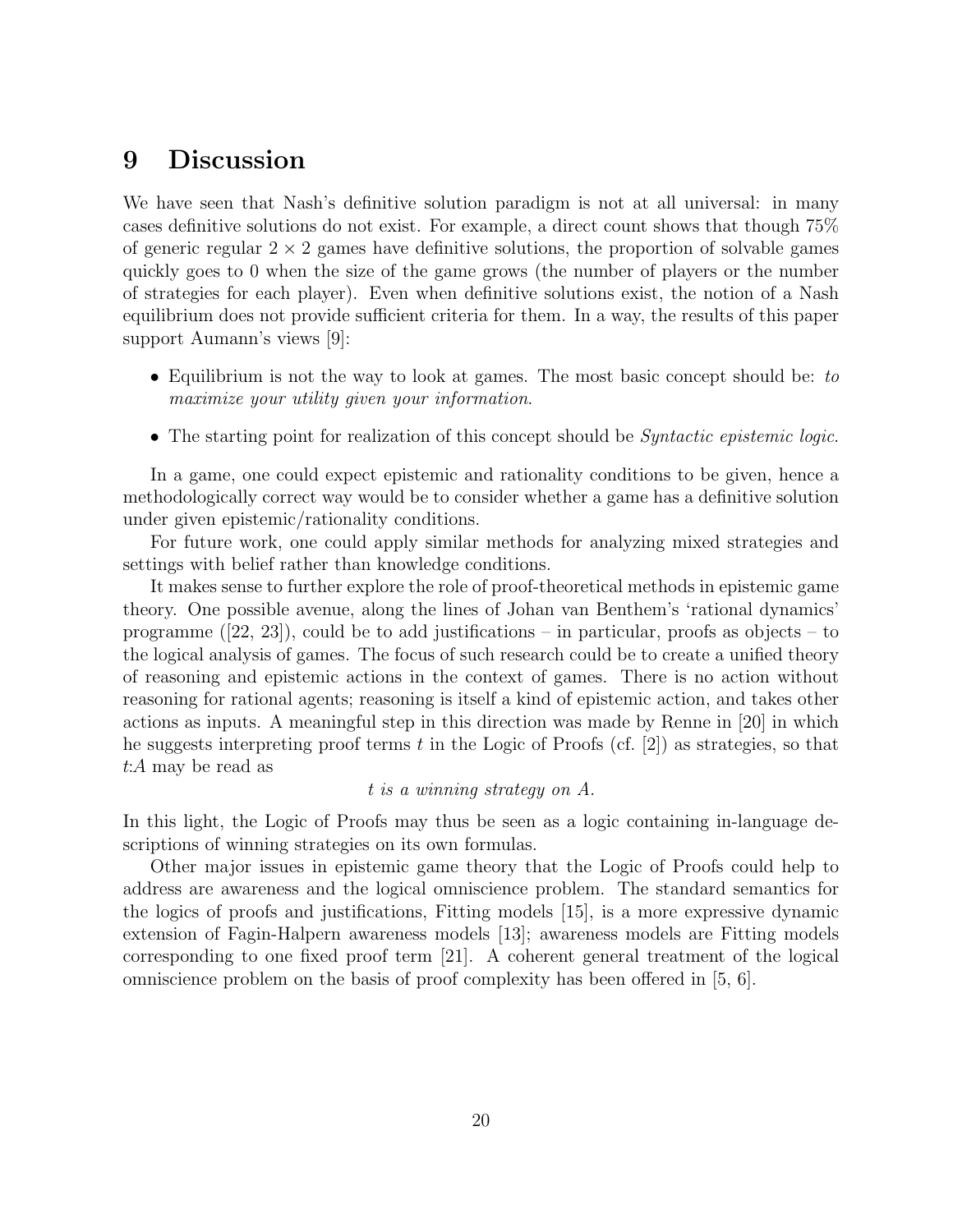## 10 Acknowledgments

The author is grateful to Adam Brandenburger for attracting attention to Nash's argument and supportive discussions. The author is indebted to Mel Fitting, Vladimir Krupski, Elena Nogina, Çağıl Taşdemir, and Johan van Benthem for many principal comments and suggestions. Special thanks to Karen Kletter for editing this text.

# References

- [1] K. Apt and J. Zvesper. Proof-Theoretic Analysis of Rationality for Strategic Games with Arbitrary Strategy Sets. In J. Dix, J. Leite, G. Governatori and W. Jamroga (eds.), Computational Logic in Multi-Agent Systems. 11th International Workshop, CLIMA XI, Lisbon, Portugal, August 16-17, 2010, Proceedings. Vol. 6245 of Lecture Notes in Artificial Intelligence. pp. 186–199, 2010.
- [2] S. Artemov. Explicit provability and constructive semantics. The Bulletin of Symbolic Logic,  $7(1):1-36$ ,  $2001$ .
- [3] S. Artemov. Knowledge-based rational decisions. Technical Report TR-2009011, CUNY Ph.D. Program in Computer Science, 2009.
- [4] S. Artemov. The impossibility of definitive solutions in some games. Technical Report TR-2010003, CUNY Ph.D. Program in Computer Science, 2010.
- [5] S. Artemov and R. Kuznets. Logical Omniscience Via Proof Complexity. In: Z. Esik ´ (ed.), Computer Science Logic, 20th International Workshop, CSL 2006, Proceedings, Lecture Notes in Computer Science, v. 4207, pp. 135–149, 2006.
- [6] S. Artemov and R. Kuznets. Logical omniscience as a computational complexity problem. In A. Heifetz (Ed.), Theoretical Aspects of Rationality and Knowledge, Proceedings of the Twelfth Conference (TARK 2009), Stanford University, California, pp. 14–23. ACM, 2009.
- [7] R. Aumann. Agreeing to disagree. The Annals of Statistics, 4(6):1236–1239, 1976.
- [8] R. Aumann. Backward Induction and Common Knowledge of Rationality. Games and Economic Behavior, 8:6–19, 1995.
- [9] R. Aumann. Interview. In Vincent F. Hendricks and Olivier Roy, eds., Epistemic Logic: 5 Questions, Automatic Press/VIP, pp. 21-33, 2010.
- [10] R. Aumann and A. Brandenburger. Epistemic conditions for Nash equilibrium. Econometrica: Journal of the Econometric Society, 64(5):1161–1180, 1995.